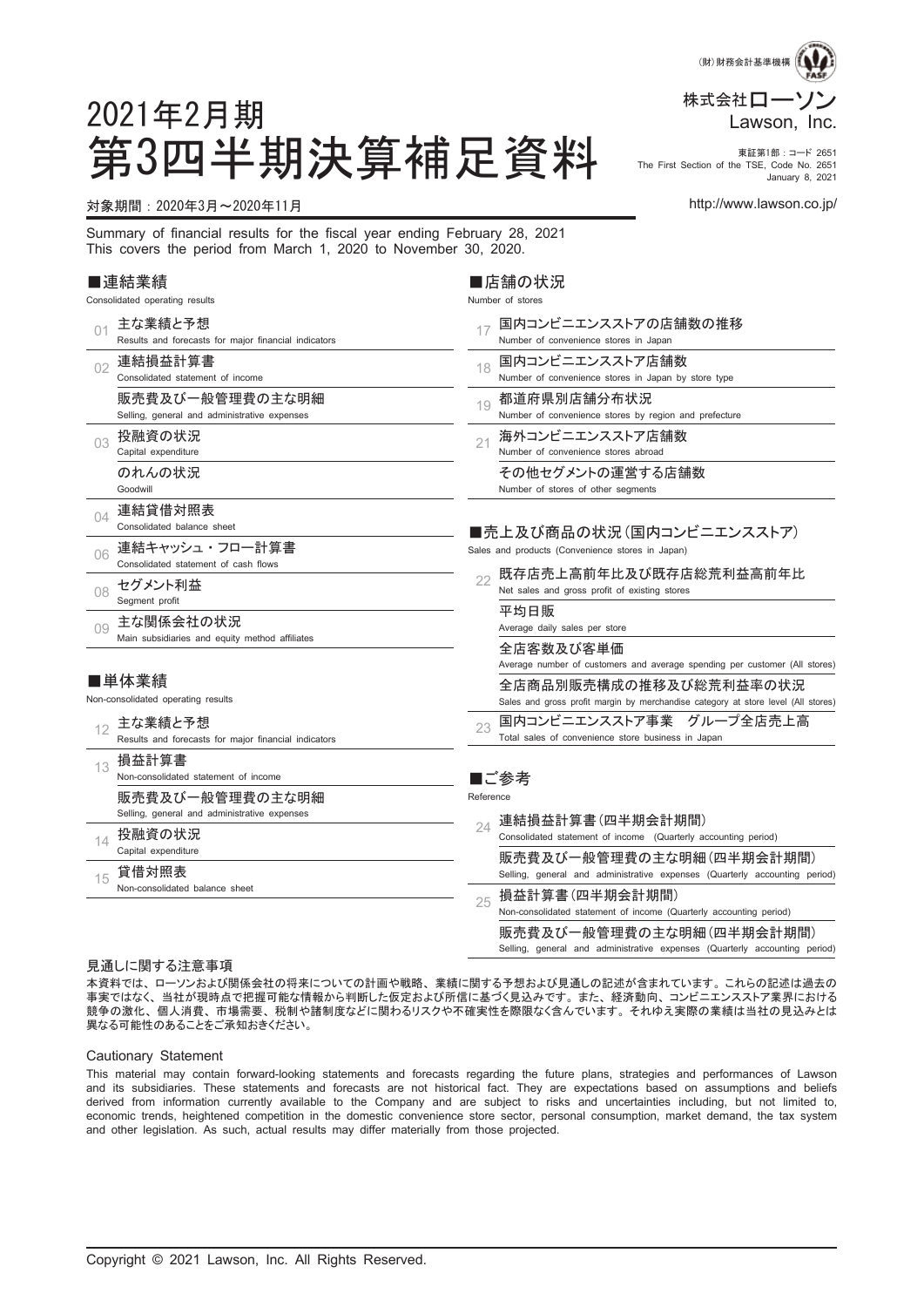# ■主な業績と予想 Results and forecasts for major financial indicators

|                                                                                                           | 2019年度/FY2019                       |        |                                        | 2020年度/FY2020 |                                     |       |                                                     |          |
|-----------------------------------------------------------------------------------------------------------|-------------------------------------|--------|----------------------------------------|---------------|-------------------------------------|-------|-----------------------------------------------------|----------|
|                                                                                                           | 第3四半期/30<br>$2019.3.1 - 2019.11.30$ |        | 通期/Full year<br>$2019.3.1 - 2020.2.29$ |               | 第3四半期/30<br>$2020.3.1 - 2020.11.30$ |       | 通期計画/Full year (Forecast)<br>$2020.3.1 - 2021.2.28$ |          |
|                                                                                                           | 金額/Amount 前年比/YoY                   |        | 金額/Amount 前年比/YoY                      |               | 金額/Amount 前年比/YoY                   |       | 金額/Amount 前年比/YoY                                   |          |
| チェーン全店売上高 (百万円)*1<br>Net sales of all convenience stores (millions of yen)                                | 1.899.568                           | 103.6% | 2, 506, 970                            | 103.4%        | 1, 771, 124                         | 93.2% | 2.400.000                                           | 95.7%    |
| 加盟店売上高 (百万円)<br>Net sales of franchised stores (millions of yen)                                          | 1, 731, 667                         |        | 103.8% 2, 280, 482                     | 103.4%        | 1, 611, 686                         | 93.1% |                                                     |          |
| 直営店売上高(百万円)<br>Net sales of company-operated stores (millions of yen)                                     | 167, 901                            | 101.6% | 226, 487                               | 103.1%        | 159, 438                            | 95.0% |                                                     |          |
| 営業総収入 (百万円)*2<br>Gross operating revenue (millions of yen)                                                | 550, 901                            | 104.4% | 730, 236                               | 104.2%        | 497, 425                            | 90.3% | 670,000                                             | 91.8%    |
| 営業総利益 (百万円)<br>Operating gross profit (millions of yen)                                                   | 396, 811                            | 104.9% | 524, 490                               | 104.4%        | 358, 176                            | 90.3% |                                                     |          |
| (対チェーン全店売上高比)<br>(Operating gross profit on Net sales of all convenience stores)                          | 20.9%                               |        | 20.9%                                  |               | 20.2%                               |       |                                                     |          |
| 販売費及び一般管理費(百万円)<br>Selling, general and administrative expenses (millions of yen)                         | 344, 689                            | 104.3% | 461, 547                               | 104.5%        | 325, 820                            | 94.5% |                                                     |          |
| (対チェーン全店売上高比)<br>(Selling, general and administrative expenses on Net<br>sales of all convenience stores) | 18.1%                               |        | 18.4%                                  |               | 18.4%                               |       |                                                     |          |
| 営業利益 (百万円) Operating income (millions of yen)                                                             | 52.122                              | 109.0% | 62.943                                 | 103.6%        | 32.356                              | 62.1% | 35,000                                              | 55.6%    |
| (対チェーン全店売上高比)<br>(Operating income on Net sales of all convenience stores)                                | 2.7%                                |        | 2.5%                                   |               | 1.8%                                |       |                                                     |          |
| 経常利益(百万円)Ordinary income (millions of yen)                                                                | 48, 663                             | 104.3% | 56, 346                                | 97.7%         | 30, 273                             | 62.2% | 30,000                                              | 53.2%    |
| 親会社株主に帰属する四半期 (当期) 純利益 (百万円)<br>Profit attributable to owners of parent (millions of yen)                 | 25.953                              | 102.5% | 20, 108                                | 78.6%         | 11.904                              | 45.9% | 5,000                                               | 24.9%    |
| 1株当たり四半期 (当期) 純利益 (円)<br>Profit per share (yen)                                                           |                                     | 259.37 |                                        | 200.95        | 118.96                              |       |                                                     | 49.96 *3 |
| 純資産 (百万円) Net assets (millions of yen)                                                                    | 281.648                             |        | 275.347                                |               | 275.631                             |       | $\equiv$                                            |          |
| 総資産 (百万円) Total assets (millions of yen)                                                                  | 1, 438, 452                         |        | 1, 357, 732                            |               | 1, 314, 656                         |       |                                                     |          |
| 1株当たり純資産 (円) Net assets per share (yen)                                                                   | 2, 770, 41                          |        | 2, 707.08                              |               | 2, 710, 79                          |       | $\equiv$                                            |          |
| 総資産四半期(当期) 純利益率 ROA                                                                                       |                                     | 1.9%   |                                        | 1.5%          |                                     | 0.9%  |                                                     |          |
| 自己資本四半期(当期)純利益率 ROE                                                                                       |                                     | 9.4%   |                                        | 7.3%          |                                     | 4.4%  |                                                     |          |
| 流動比率 Current ratio                                                                                        |                                     | 110.9% |                                        | 113.3%        |                                     | 86.8% |                                                     |          |
| 固定比率 Fixed ratio                                                                                          |                                     | 264.1% |                                        | 266.2%        | 256.8%                              |       |                                                     |          |
| 自己資本比率 Shareholders' equity ratio                                                                         |                                     | 19.3%  |                                        | 20.0%         |                                     | 20.6% |                                                     |          |

(注)

\*1 チェーン全店売上高は、 (株)ローソン単体および連結子会社を対象とし、 国内コンビニエンスストア事業、 海外事業および成城石井事業の店舗売上 高等の合計を記載しています。

なお、 成城石井事業については直営の成城石井店舗のみを集計しております。

\*2 営業総収入は直営店売上高、 加盟店からの収入等の合計です。

\*3 計画の1株当たり四半期(当期)純利益に関しては、 2020年11月30日現在の期末発行済株式数を用いて算出しております。

Notes:

- \*1 The net sales of all convenience stores include Lawson, Inc. and its consolidated subsidiaries.
- Therefore, it is a sum of total sales of domestic convenience stores business, overseas business and Seijo Ishii business. In addition, for Seijo Ishii business, it is a total of its company-operated stores.

\*2 The gross operating revenue is a sum of total sales of company-operated stores, income from franchised stores and others.

\*3 Forecasted profit per share is calculated based on the number of outstanding shares as of November 30, 2020.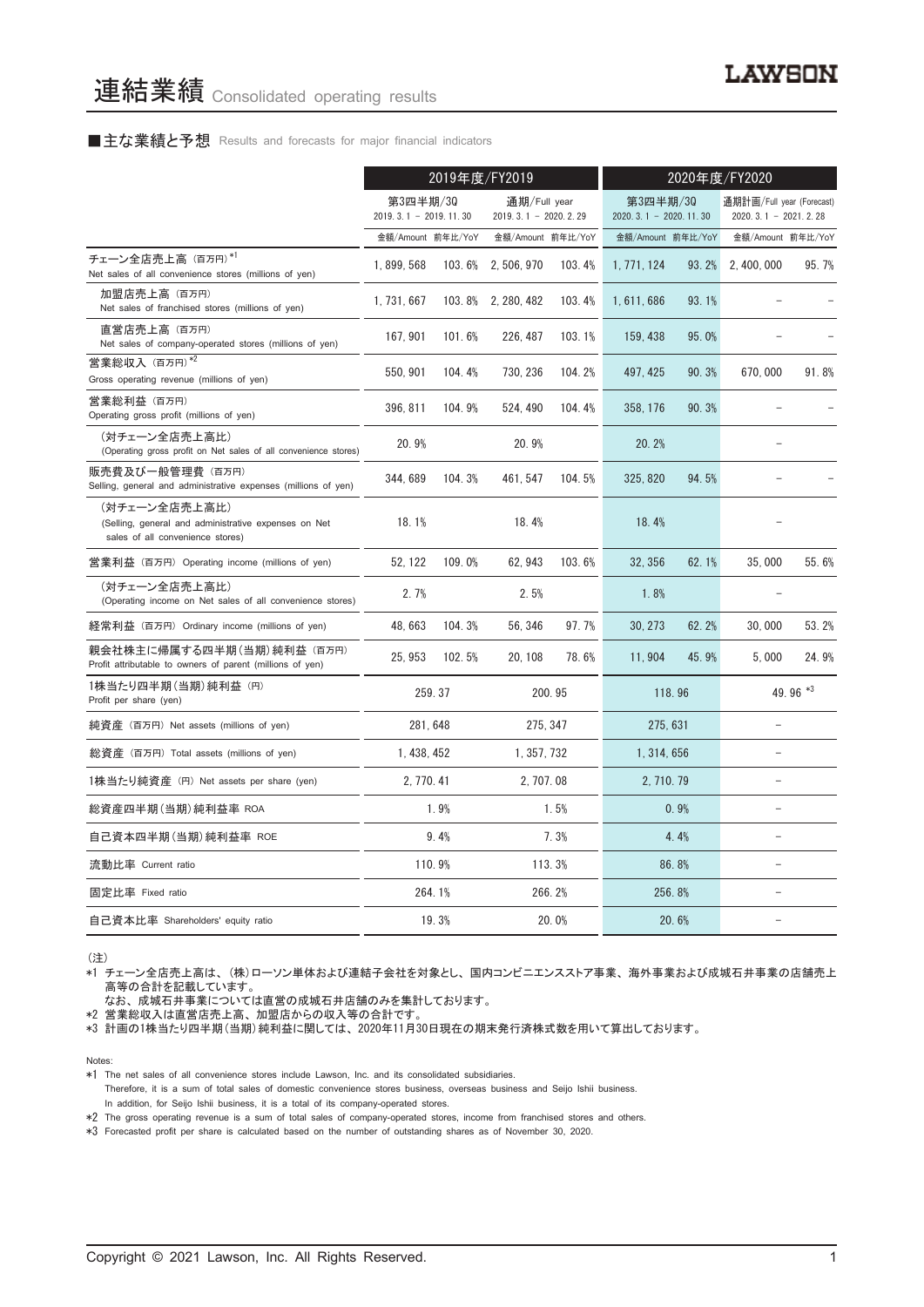# 連結業績 Consolidated operating results

# ■連結損益計算書 Consolidated statement of income

|                                                                      |                 | 2019年度第3四半期累計期間         |         | 2020年度第3四半期累計期間         |         | 前年増減                |
|----------------------------------------------------------------------|-----------------|-------------------------|---------|-------------------------|---------|---------------------|
|                                                                      |                 | $2019.3.1 - 2019.11.30$ |         | $2020.3.1 - 2020.11.30$ |         | Increase (Decrease) |
|                                                                      |                 | 百万円/Millions of yen     | 前年比/YoY | 百万円/Millions of yen     | 前年比/YoY | 百万円/Millions of yen |
| A. 営業総収入 Gross operating revenue                                     | $B + E$         | 550.901                 | 104.4%  | 497.425                 | 90.3%   | $-53.476$           |
| B. 売上高 Net sales*                                                    |                 | 226, 469                | 104.6%  | 203, 409                | 89.8%   | $-23,059$           |
| C. 売上原価 Cost of sales                                                |                 | 154,089                 | 103.2%  | 139.248                 | 90.4%   | $-14, 841$          |
| D. 売上総利益 Gross profit                                                | $B - C$         | 72, 379                 | 107.9%  | 64, 161                 | 88.6%   | $-8, 217$           |
| E. 営業収入 Operating revenue                                            | $F + G$         | 324.432                 | 104.3%  | 294.015                 | 90.6%   | $-30.417$           |
| F. 加盟店からの収入 Income from franchised stores                            |                 | 239, 242                | 103.7%  | 219, 735                | 91.8%   | $-19,506$           |
| G. その他の営業収入 Other operating revenue                                  |                 | 85, 189                 | 105.9%  | 74.279                  | 87.2%   | $-10,910$           |
| H. 営業総利益 Operating gross profit                                      | $A - C = D + E$ | 396, 811                | 104.9%  | 358, 176                | 90.3%   | $-38,634$           |
| I. 販売費及び一般管理費 Selling, general and administrative expenses           |                 | 344.689                 | 104.3%  | 325, 820                | 94.5%   | $-18.869$           |
| J. 営業利益 Operating income                                             | $H - I$         | 52, 122                 | 109.0%  | 32.356                  | 62.1%   | $-19,765$           |
| 営業外収益 Non-operating income                                           |                 | 2,929                   | 101.0%  | 3, 473                  | 118.6%  | 544                 |
| 営業外費用 Non-operating expenses                                         |                 | 6,388                   | 157.1%  | 5,556                   | 87.0%   | $-831$              |
| 経常利益 Ordinary income                                                 |                 | 48.663                  | 104.3%  | 30.273                  | 62.2%   | $-18.390$           |
| 特別利益 Extraordinary income                                            |                 | 163                     |         |                         |         | $-163$              |
| 特別損失 Extraordinary losses                                            |                 | 9.439                   | 202.4%  | 9.303                   | 98.6%   | $-135$              |
| 税金等調整前四半期純利益 Profit before income taxes                              |                 | 39, 387                 | 93.8%   | 20, 970                 | 53.2%   | $-18, 417$          |
| 法人税、住民税及び事業税 Income taxes - current                                  |                 | 11.535                  | 76.7%   | 4.943                   | 42.9%   | $-6,592$            |
| 法人税等調整額 Income taxes - deferred                                      |                 | 1,951                   | 121.4%  | 4, 221                  | 216.3%  | 2.270               |
| 四半期純利益 Profit                                                        |                 | 25.901                  | 102.3%  | 11.805                  | 45.6%   | $-14,095$           |
| 非支配株主に帰属する四半期純利益<br>Profit attributable to non-controlling interests |                 | $-52$                   |         | $-99$                   | 191.4%  | $-47$               |
| 親会社株主に帰属する四半期純利益<br>Profit attributable to owners of parent          |                 | 25, 953                 | 102.5%  | 11.904                  | 45.9%   | $-14,048$           |

(注)

\* 「売上高」 は、 直営店売上高、 Eコマース売上高、 卸売事業売上高等の合計です。

Note:

\* Net sales of company-operated stores, e-commerce business, wholesale business and others.

■販売費及び一般管理費の主な明細 Selling, general and administrative expenses

|                                                          | 2019年度第3四半期累計期間         |         | 2020年度第3四半期累計期間         |         | 前年増減                |
|----------------------------------------------------------|-------------------------|---------|-------------------------|---------|---------------------|
|                                                          | $2019.3.1 - 2019.11.30$ |         | $2020.3.1 - 2020.11.30$ |         | Increase (Decrease) |
|                                                          | 百万円/Millions of yen     | 前年比/YoY | 百万円/Millions of yen     | 前年比/YoY | 百万円/Millions of yen |
| 地代家賃 Rents                                               | 100.387                 | 101.2%  | 96, 462                 | 96.1%   | $-3.924$            |
| 人件費 Personnel expenses                                   | 64.765                  | 102.6%  | 61.708                  | 95.3%   | $-3.056$            |
| 有形固定資産減価償却費 Depreciation of property and store equipment | 45.745                  | 117.6%  | 46.876                  | 102.5%  | 1.130               |
| 広告宣伝費 Advertising expenses                               | 22.748                  | 103.1%  | 16.028                  | 70.5%   | $-6.719$            |
| 販売手数料 Sales commission                                   | 33.683                  | 102.7%  | 27.824                  | 82.6%   | $-5.858$            |
| その他 Other                                                | 77.358                  | 103.9%  | 76.918                  | 99.4%   | $-440$              |
| 合計 Total                                                 | 344, 689                | 104.3%  | 325, 820                | 94.5%   | $-18.869$           |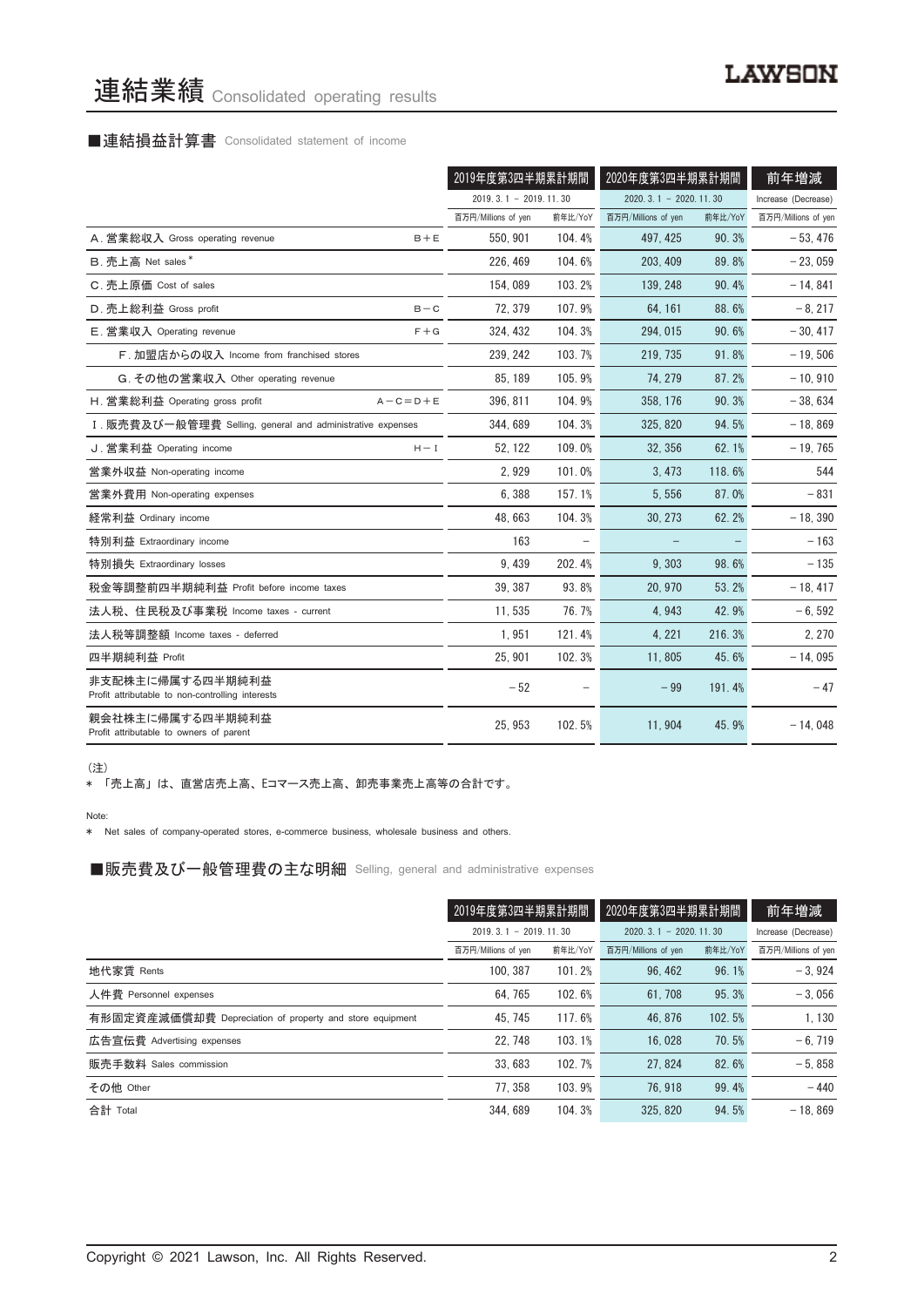# ■投融資の状況 Capital expenditure

|                                                                | 2019年度第3四半期累計期間         | 2020年度第3四半期累計期間         | 前年増減                | 2020年度計画                           |
|----------------------------------------------------------------|-------------------------|-------------------------|---------------------|------------------------------------|
|                                                                | $2019.3.1 - 2019.11.30$ | $2020.3.1 - 2020.11.30$ | Increase (Decrease) | Forecasts / 2020. 3.1 - 2021. 2.28 |
|                                                                | 百万円/Millions of yen     | 百万円/Millions of yen     | 百万円/Millions of yen | 百万円/Millions of yen                |
| 新店投資 New store investments                                     | 20, 338                 | 9,316                   | $-11,021$           | 14,500                             |
| 既存店投資<br>Existing store investments                            | 6,604                   | 7,053                   | 449                 | 10,000                             |
| システム関連投資<br>IT-related investments                             | 9, 112                  | 6,759                   | $-2, 352$           | 9,500                              |
| その他 Other                                                      | 450                     | 990                     | 540                 |                                    |
| 投資小計 Subtotal                                                  | 36, 505                 | 24, 120                 | $-12, 384$          | 34,000                             |
| 出資・融資<br>Investments and advances                              | 2,916                   | 1, 162                  | $-1,753$            | 2,000                              |
| リース Leases*                                                    | 33, 482                 | 18, 419                 | $-15,063$           | 36,000                             |
| 合計 Total                                                       | 72, 904                 | 43, 703                 | $-29, 201$          | 72,000                             |
| 有形固定資産減価償却費<br>Depreciation of property and store<br>equipment | 45, 829                 | 46, 980                 | 1, 151              | 62,500                             |
| 無形固定資産償却費<br>Amortization of intangible assets                 | 12,508                  | 13, 422                 | 914                 | 18,000                             |
| 減価償却費合計<br>Total depreciation and amortization                 | 58, 337                 | 60, 403                 | 2,065               | 80, 500                            |

<sup>(</sup>注)

、----<br>\* リース債務の返済による支出は、2019年度第3四半期累計期間は37,517百万円、2020年度第3四半期累計期間は38,214百万円です。

\* The amount of repayments of lease obligations (consolidated) is 37,517 millions of yen in the third quarter of fiscal year 2019 and 38,214 millions of yen in the third quarter of fiscal year 2020.

# ■のれんの状況 Goodwill

|                                                       | 2019年度第3四半期累計期間         |         | 2020年度第3四半期累計期間         |         | 前年増減                |  |
|-------------------------------------------------------|-------------------------|---------|-------------------------|---------|---------------------|--|
|                                                       | $2019.3.1 - 2019.11.30$ |         | $2020.3.1 - 2020.11.30$ |         | Increase (Decrease) |  |
|                                                       | 百万円/Millions of yen     | 前年比/YoY | 百万円/Millions of yen     | 前年比/YoY | 百万円/Millions of yen |  |
| のれん償却額<br>Amortization of goodwill                    |                         |         |                         |         |                     |  |
| 国内コンビニエンスストア事業<br>Domestic convenience store business | 1.832                   | 101.1%  | 1.713                   | 93.5%   | $-118$              |  |
| 成城石井事業<br>Seijo Ishii business                        | 1.077                   | 100.0%  | 1.077                   | 100.0%  |                     |  |
| エンタテインメント関連事業<br>Entertainment-related business       | 376                     | 100.0%  | 376                     | 100.0%  |                     |  |
| 海外事業 Overseas business                                | 40                      | 91.0%   | 40                      | 99.9%   | $-0$                |  |
| 合計 Total                                              | 3.327                   | 100.5%  | 3.208                   | 96.4%   | $-119$              |  |

|                                                       | 2019年度<br>(2020年2月29日現在)   |         | 2020年度第3四半期<br>(2020年11月30日現在) |         | 2019年度末からの増減                         |
|-------------------------------------------------------|----------------------------|---------|--------------------------------|---------|--------------------------------------|
|                                                       | FY2019 (As of 2020, 2, 29) |         | FY2020 (As of 2020, 11, 30)    |         | Increase (Decrease) from 2020. 2. 29 |
|                                                       | 百万円/Millions of yen        | 前年比/YoY | 百万円/Millions of yen            | 前年比/YoY | 百万円/Millions of yen                  |
| 当期末残高<br>Balance of goodwill at end of period         |                            |         |                                |         |                                      |
| 国内コンビニエンスストア事業<br>Domestic convenience store business | 13.654                     | 84.8%   | 11.940                         | 87.4%   | $-1.713$                             |
| 成城石井事業<br>Seijo Ishii business                        | 20.958                     | 93.6%   | 19.880                         | 94.9%   | $-1.077$                             |
| エンタテインメント関連事業<br>Entertainment-related business       | 7.185                      | 93.5%   | 6.808                          | 94.8%   | $-376$                               |
| 海外事業 Overseas business                                | 583                        | 89.0%   | 534                            | 91.7%   | $-48$                                |
| 合計 Total                                              | 42.381                     | 90.5%   | 39.165                         | 92.4%   | $-3.216$                             |

Note: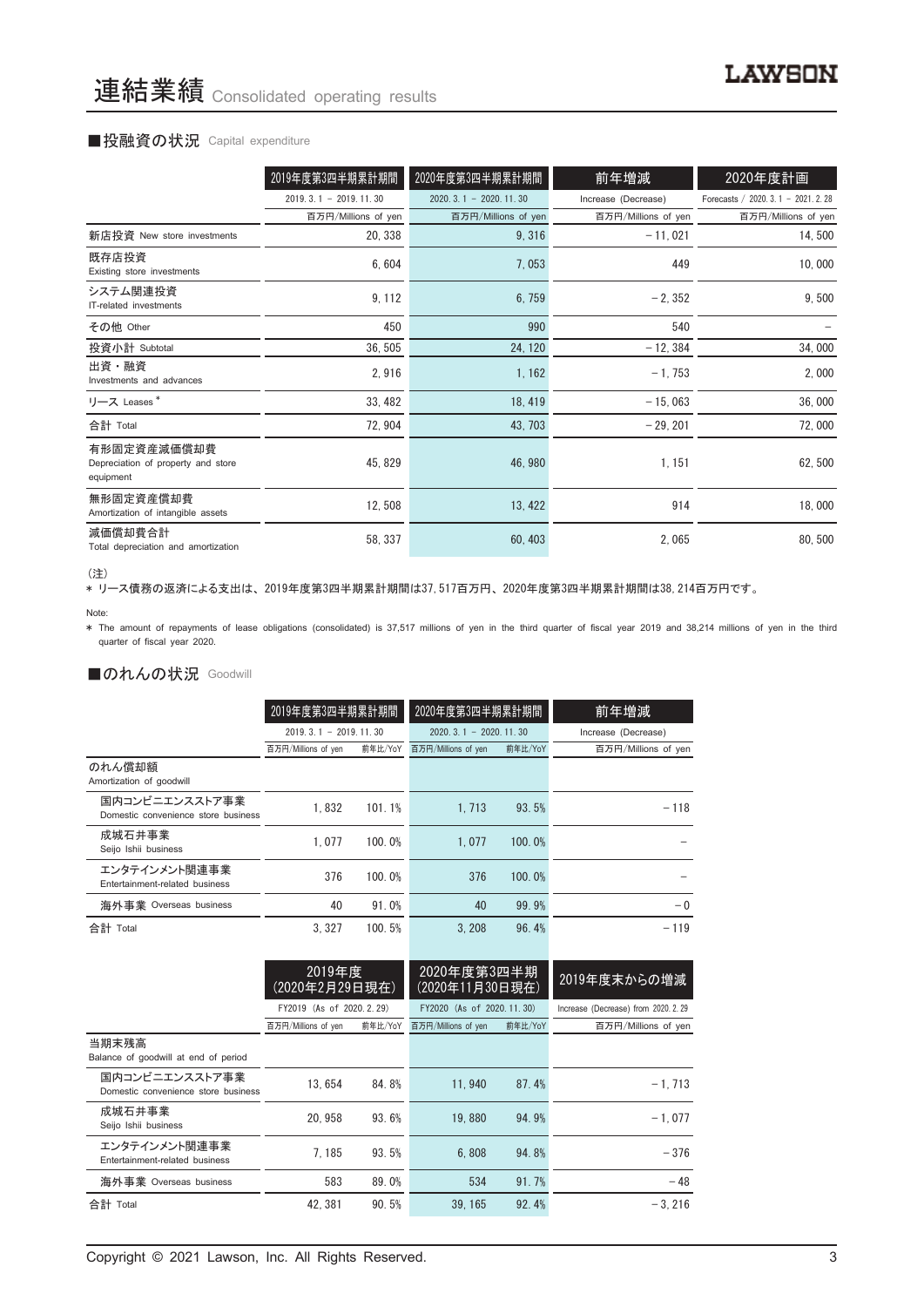# ■連結貸借対照表 Consolidated balance sheet

|                                                                            | 2019年度<br>(2020年2月29日現在) | 2020年度第3四半期<br>(2020年11月30日現在) | 2019年度末からの増減                       |
|----------------------------------------------------------------------------|--------------------------|--------------------------------|------------------------------------|
|                                                                            | FY2019 (As of 2020.2.29) | FY2020 (As of 2020.11.30)      | Increase (Decrease) from 2020.2.29 |
| [資産の部 Assets]                                                              | 百万円/Millions of yen      | 百万円/Millions of yen            | 百万円/Millions of yen                |
| 流動資産 Current assets                                                        | 636, 697                 | 618,095                        | $-18,602$                          |
| 現金及び預金 Cash and deposits *                                                 | 343.587                  | 338, 969                       | $-4,617$                           |
| 加盟店貸勘定 Accounts receivable - due from franchised stores                    | 47, 366                  | 47,802                         | 435                                |
| リース債権 Lease receivables                                                    | 17,876                   | 17, 114                        | $-762$                             |
| 商品 Merchandise                                                             | 20, 985                  | 22, 389                        | 1,403                              |
| 未収入金 Accounts receivable - other                                           | 159, 122                 | 149, 706                       | $-9,415$                           |
| その他 Other                                                                  | 47.802                   | 42, 145                        | $-5,656$                           |
| 貸倒引当金 Allowance for doubtful accounts                                      | $-42$                    | $-33$                          | 9                                  |
| 固定資産 Non-current assets                                                    | 721,035                  | 696.561                        | $-24.473$                          |
| 有形固定資産 Property and store equipment                                        | 392.938                  | 382.534                        | $-10.404$                          |
| ・建物及び構築物 Buildings and structures                                          | 201, 526                 | 201, 459                       | $-66$                              |
| ・工具、器具及び備品 Tools, furniture and fixtures                                   | 20,093                   | 18, 912                        | $-1,181$                           |
| ・リース資産 Leased assets                                                       | 146, 235                 | 137, 863                       | $-8,371$                           |
| ・その他 Other                                                                 | 25,082                   | 24, 298                        | $-784$                             |
| 無形固定資産 Intangible assets                                                   | 97,063                   | 88, 871                        | - 8, 191                           |
| ・ソフトウエア Software                                                           | 45, 151                  | 40, 498                        | - 4, 653                           |
| ・のれん Goodwill                                                              | 42, 381                  | 39, 165                        | $-3, 216$                          |
| •商標権 Trademark right                                                       | 8,849                    | 8,505                          | $-344$                             |
| ・その他 Other                                                                 | 680                      | 702                            | 21                                 |
| 投資その他の資産 Investments and other assets                                      | 231,033                  | 225, 155                       | $-5,877$                           |
| ・長期貸付金 Long-term loans receivable                                          | 42, 488                  | 41, 334                        | $-1, 153$                          |
| ・差入保証金 Guarantee deposits                                                  | 107, 193                 | 103, 617                       | $-3,575$                           |
| ・繰延税金資産 Deferred tax assets                                                | 34, 378                  | 28, 482                        | $-5,895$                           |
| • その他 Other                                                                | 47.604                   | 52, 321                        | 4, 717                             |
| ・貸倒引当金 Allowance for doubtful accounts                                     | $-630$                   | $-599$                         | 30                                 |
| 資産合計 Total assets                                                          | 1, 357, 732              | 1, 314, 656                    | $-43,075$                          |
|                                                                            |                          |                                |                                    |
| 有形固定資産の減価償却累計額<br>Accumulated depreciation of property and store equipment | 366, 817                 | 388, 955                       | 22, 138                            |

(注)

\* 2020年11月30日現在、 現金及び預金には金融関連事業の309,082百万円が含まれており、 主にATM充填金として使用しております。

Note: \* The amount of cash and deposits for financial services business as of November 30, 2020 is 309,082 millions of yen, most of which is used for refilling ATMs.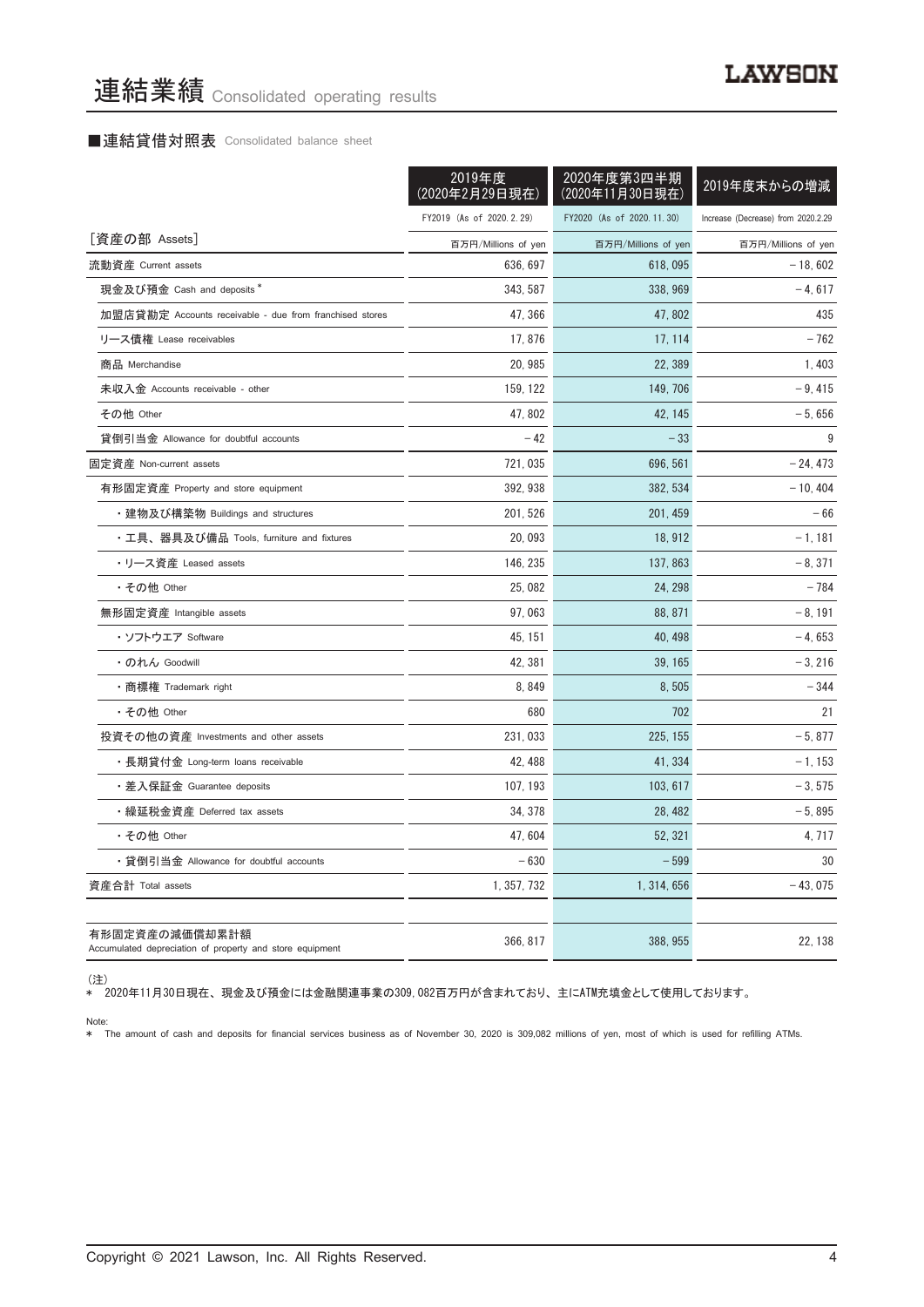# ■連結貸借対照表 Consolidated balance sheet

|                                                                                                                 | 2019年度<br>(2020年2月29日現在) | 2020年度第3四半期<br>(2020年11月30日現在) | 2019年度末からの増減                       |
|-----------------------------------------------------------------------------------------------------------------|--------------------------|--------------------------------|------------------------------------|
|                                                                                                                 | FY2019 (As of 2020.2.29) | FY2020 (As of 2020, 11, 30)    | Increase (Decrease) from 2020.2.29 |
| [負債の部 Liabilities]                                                                                              | 百万円/Millions of yen      | 百万円/Millions of yen            | 百万円/Millions of yen                |
| 流動負債 Current liabilities                                                                                        | 561, 963                 | 711, 874                       | 149, 910                           |
| 買掛金 Accounts payable - trade                                                                                    | 129, 397                 | 136, 229                       | 6,831                              |
| 短期借入金 Short-term loans payable *                                                                                | 39, 850                  | 57, 400                        | 17, 550                            |
| 1年内返済予定の長期借入金<br>Current portion of long-term loans payable *                                                   |                          | 100,000                        | 100,000                            |
| リース債務 Lease obligations                                                                                         | 45, 610                  | 44, 392                        | $-1, 217$                          |
| 未払金 Accounts payable - other                                                                                    | 94, 848                  | 83, 778                        | $-11,069$                          |
| 未払法人税等 Income taxes payable                                                                                     | 7,915                    | 1,478                          | $-6,437$                           |
| 預り金 Deposits received                                                                                           | 193, 096                 | 146, 783                       | $-46, 313$                         |
| 賞与引当金 Provision for bonuses                                                                                     | 4,667                    | 3,561                          | $-1, 105$                          |
| その他 Other                                                                                                       | 46, 577                  | 138, 250                       | 91, 673                            |
| 固定負債 Non-current liabilities                                                                                    | 520, 421                 | 327, 151                       | $-193, 270$                        |
| 長期借入金 Long-term loans payable*                                                                                  | 310,000                  | 130,000                        | $-180,000$                         |
| リース債務 Lease obligations                                                                                         | 136, 665                 | 123, 395                       | $-13, 270$                         |
| 繰延税金負債 Deferred tax liabilities                                                                                 | 521                      | 494                            | $-26$                              |
| 役員退職慰労引当金<br>Provision for retirement benefits to executive officers and audit and<br>supervisory board members | 282                      | 275                            | $-7$                               |
| 退職給付に係る負債 Net defined benefit liability                                                                         | 16, 245                  | 16, 904                        | 659                                |
| 資産除去債務 Asset retirement obligations                                                                             | 35, 335                  | 35, 679                        | 343                                |
| その他 Other                                                                                                       | 21, 370                  | 20, 400                        | $-969$                             |
| 負債合計 Total liabilities                                                                                          | 1, 082, 385              | 1, 039, 025                    | $-43, 359$                         |
| [純資産の部 Net assets]                                                                                              |                          |                                |                                    |
| 株主資本 Shareholders' equity                                                                                       | 267, 181                 | 263, 837                       | $-3, 343$                          |
| 資本金 Capital stock                                                                                               | 58, 506                  | 58, 506                        |                                    |
| 資本剰余金 Capital surplus                                                                                           | 44, 605                  | 44,608                         | 3                                  |
| 利益剰余金 Retained earnings                                                                                         | 165,081                  | 161, 713                       | $-3, 367$                          |
| 自己株式 Treasury shares                                                                                            | $-1,011$                 | $-990$                         | 20                                 |
| その他の包括利益累計額<br>Accumulated other comprehensive income                                                           | 3,695                    | 7,423                          | 3,727                              |
| その他有価証券評価差額金<br>Valuation difference on available-for-sale securities                                           | 1, 496                   | 5,094                          | 3,597                              |
| 土地再評価差額金 Revaluation reserve for land                                                                           | $-207$                   | $-207$                         |                                    |
| 為替換算調整勘定 Foreign currency translation adjustments                                                               | 3, 341                   | 3,335                          | $-5$                               |
| 退職給付に係る調整累計額<br>Remeasurements of defined benefit plans                                                         | $-934$                   | $-798$                         | 135                                |
| 新株予約権 Subscription rights to shares                                                                             | 255                      | 333                            | 78                                 |
| 非支配株主持分 Non-controlling interests                                                                               | 4, 214                   | 4,036                          | $-177$                             |
| 純資産合計 Net assets                                                                                                | 275, 347                 | 275, 631                       | 284                                |
| 負債純資産合計 Liabilities and net assets                                                                              | 1, 357, 732              | 1, 314, 656                    | $-43,075$                          |

、~~~<br>\* 2020年11月30日現在、短期借入金・1年内返済予定の長期借入金・長期借入金には金融関連事業の180,900百万円が含まれております。

#### Note:

\* The amount of loans payable for financial services business as of November 30, 2020 is 180,900 millions of yen.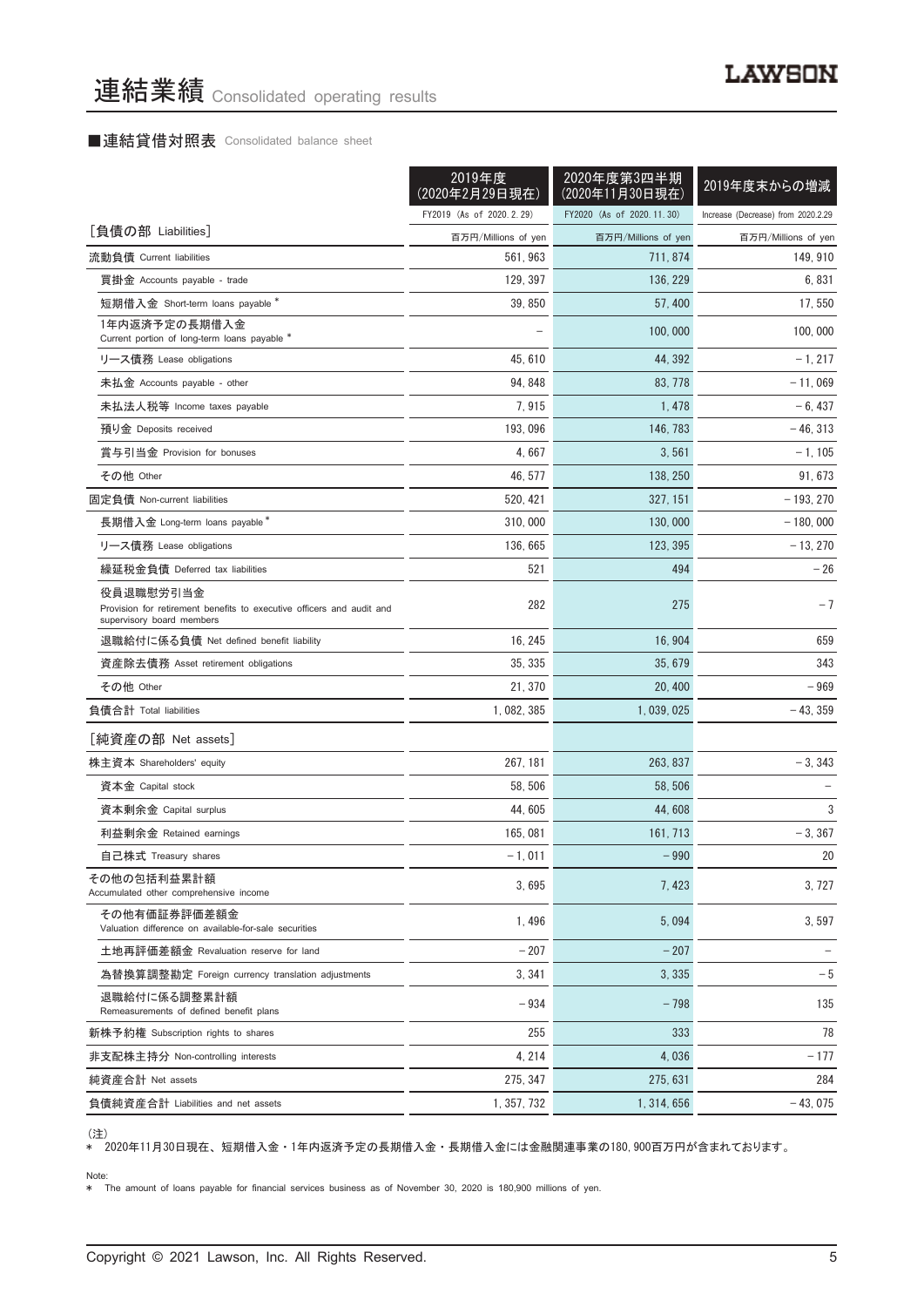# ■連結キャッシュ・フロー計算書 Consolidated statement of cash flows

|                                                                                          | 2019年度第3四半期累計期間         | 2020年度第3四半期累計期間         | 前年増減                |
|------------------------------------------------------------------------------------------|-------------------------|-------------------------|---------------------|
| Ⅰ. 営業活動によるキャッシュ・フロー                                                                      | $2019.3.1 - 2019.11.30$ | $2020.3.1 - 2020.11.30$ | Increase (Decrease) |
| I. Net cash provided by (used in) operating activities                                   | 百万円/Millions of yen     | 百万円/Millions of yen     | 百万円/Millions of yen |
| 税金等調整前四半期純利益 Profit before income taxes                                                  | 39, 387                 | 20, 970                 | $-18, 417$          |
| 減価償却費 Depreciation and amortization                                                      | 58, 337                 | 60.403                  | 2,065               |
| 減損損失 Impairment loss                                                                     | 4, 187                  | 2, 719                  | $-1,468$            |
| 受取利息 Interest income                                                                     | $-508$                  | $-516$                  | - 8                 |
| 支払利息 Interest expenses                                                                   | 2,964                   | 2, 776                  | $-188$              |
| 固定資産除却損 Loss on retirement of non-current assets                                         | 4,380                   | 2, 421                  | $-1.959$            |
| 売上債権の増減額(マイナスは増加)<br>Decrease (increase) in notes and accounts receivable - trade        | $-7,450$                | $-443$                  | 7.007               |
| 未収入金の増減額(マイナスは増加)<br>Decrease (increase) in accounts receivable - other                  | $-46, 757$              | 9, 354                  | 56, 111             |
| 仕入債務の増減額(マイナスは減少)<br>Increase (decrease) in notes and accounts payable - trade           | 19, 246                 | 6,975                   | $-12, 270$          |
| 未払金の増減額(マイナスは減少)<br>Increase (decrease) in accounts payable - other                      | $-5,457$                | $-10, 876$              | $-5,419$            |
| 預り金の増減額(マイナスは減少)<br>Increase (decrease) in deposits received                             | 66, 815                 | $-46, 310$              | $-113, 126$         |
| 退職給付に係る負債の増減額(マイナスは減少)<br>Increase (decrease) in net defined benefit liability           | 686                     | 661                     | $-25$               |
| 銀行業におけるコールローンの純増減(マイナスは増加)<br>Net decrease (increase) in call loans for banking business | $-25,000$               | 10,000                  | 35,000              |
| 銀行業におけるコールマネーの純増減(マイナスは減少)<br>Net increase (decrease) in call money for banking business | 50,000                  | 74,000                  | 24,000              |
| その他 Other - net                                                                          | 12,614                  | 19, 211                 | 6,596               |
| 小計 Subtotal                                                                              | 173, 447                | 151, 345                | $-22, 102$          |
| 利息の受取額 Interest income received                                                          | 504                     | 564                     | 59                  |
| 利息の支払額 Interest expenses paid                                                            | $-2,979$                | $-2,824$                | 155                 |
| 法人税等の支払額 Income taxes paid                                                               | $-11, 369$              | - 10, 485               | 883                 |
| 営業活動によるキャッシュ・フロー<br>Net cash provided by (used in) operating activities                  | 159, 603                | 138, 599                | $-21,003$           |
| Ⅱ. 投資活動によるキャッシュ・フロー<br>II. Net cash provided by (used in) investing activities           |                         |                         |                     |
| 有形固定資産の取得による支出<br>Purchase of property and store equipment                               | $-25, 348$              | $-20, 317$              | 5,031               |
| 無形固定資産の取得による支出 Purchase of intangible assets                                             | $-9,092$                | $-6.749$                | 2, 342              |
| 有価証券の取得による支出<br>Purchase of securities                                                   |                         | $-2,010$                | $-2,010$            |
| 関係会社株式の取得による支出<br>Purchase of shares of subsidiaries and associates                      | $-2,228$                | $-1,663$                | 565                 |
| 長期貸付けによる支出<br>Payments of long-term loans receivable                                     | $-4.424$                | $-3,003$                | 1, 420              |
| 長期貸付金の回収による収入<br>Collection of long-term loans receivable                                | 3,822                   | 3,665                   | $-156$              |
| 差入保証金の差入による支出<br>Payments of guarantee deposits                                          | $-13, 747$              | $-8,990$                | 4,757               |
| 差入保証金の回収による収入<br>Proceeds from collection of guarantee deposits                          | 12, 972                 | 12, 547                 | - 424               |
| 長期前払費用の取得による支出<br>Purchase of long-term prepaid expenses                                 | $-662$                  | $-258$                  | 404                 |
| その他 Other - net                                                                          | $-1,368$                | $-728$                  | 640                 |
| 投資活動によるキャッシュ・フロー<br>Net cash provided by (used in) investing activities                  | $-40,079$               | $-27,508$               | 12,570              |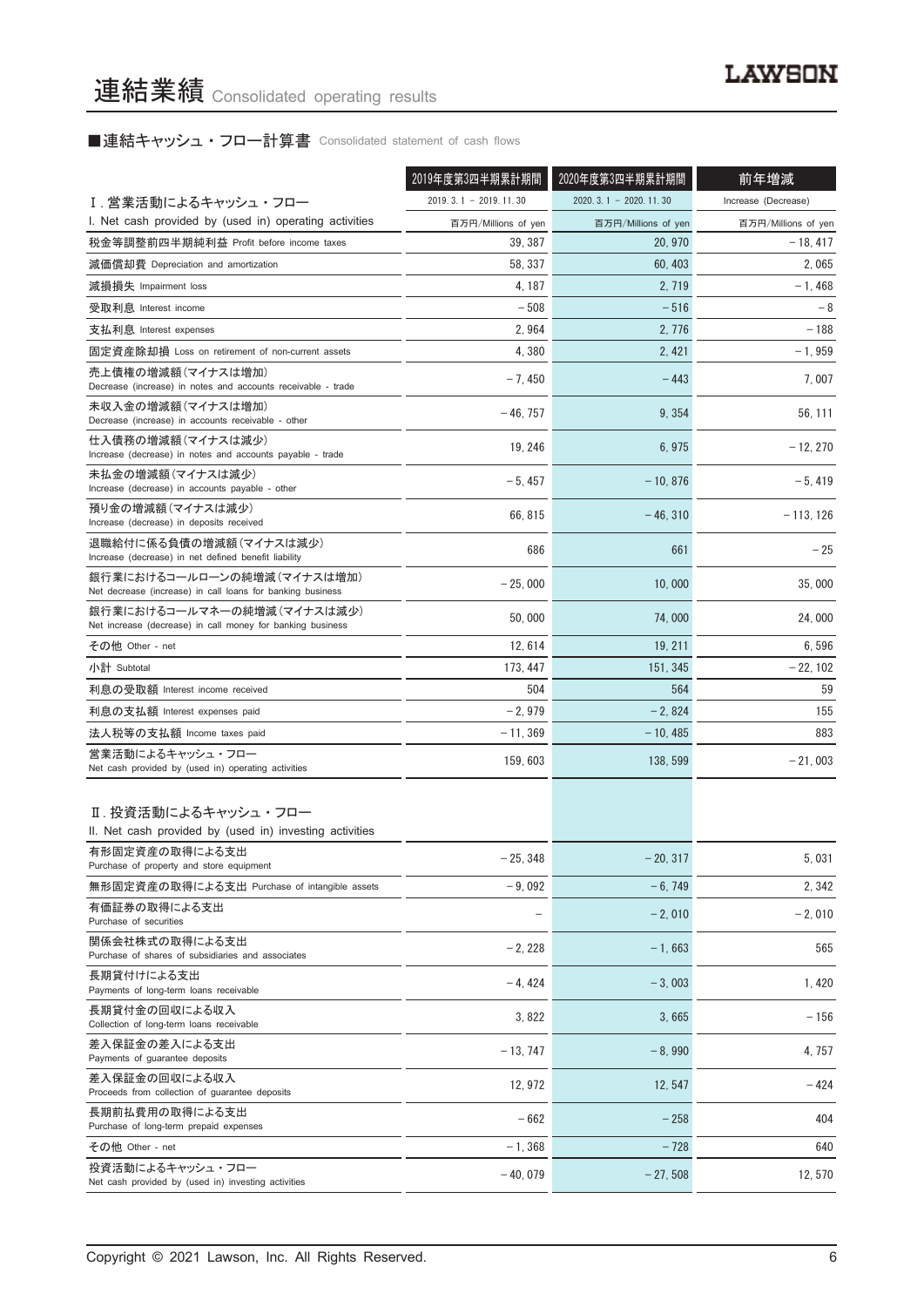# ■連結キャッシュ・フロー計算書 Consolidated statement of cash flows

|                                                                                                                                                      | 2019年度第3四半期累計期間         | 2020年度第3四半期累計期間             | 前年増減                |
|------------------------------------------------------------------------------------------------------------------------------------------------------|-------------------------|-----------------------------|---------------------|
| Ⅲ. 財務活動によるキャッシュ・フロー                                                                                                                                  | $2019.3.1 - 2019.11.30$ | $2020, 3, 1 - 2020, 11, 30$ | Increase (Decrease) |
| III. Net cash provided by (used in) financing activities                                                                                             | 百万円/Millions of yen     | 百万円/Millions of yen         | 百万円/Millions of yen |
| 短期借入金の純増減額 (マイナスは減少)<br>Net increase (decrease) in short-term loans payable                                                                          | $-53.520$               | 17,550                      | 71,070              |
| 長期借入れによる収入<br>Proceeds from long-term loans payable                                                                                                  | 50.000                  |                             | $-50.000$           |
| 長期借入金の返済による支出<br>Repayments of long-term loans payable                                                                                               | $-50.000$               | $-80,000$                   | $-30.000$           |
| リース債務の返済による支出 Repayments of lease obligations                                                                                                        | $-37.517$               | $-38, 214$                  | $-696$              |
| 配当金の支払額 Cash dividends paid                                                                                                                          | $-20.262$               | $-15,009$                   | 5, 252              |
| 連結の範囲の変更を伴わない子会社株式の取得による支出<br>Payments from changes in ownership interests in subsidiaries that<br>do not result in change in scope of consolidation | $-3.521$                |                             | 3,521               |
| その他 Other - net                                                                                                                                      | $-58$                   | $-24$                       | 33                  |
| 財務活動によるキャッシュ・フロー<br>Net cash provided by (used in) financing activities                                                                              | $-114, 879$             | $-115,698$                  | $-819$              |
| Ⅳ. 現金及び現金同等物に係る換算差額<br>IV. Effect of exchange rate change on cash and cash<br>equivalents                                                            | $-713$                  | $-9$                        | 704                 |
| V. 現金及び現金同等物の増減額(マイナスは減少)<br>V. Net increase (decrease) in cash and cash equivalents                                                                 | 3.930                   | $-4.617$                    | $-8.548$            |
| VI. 現金及び現金同等物の期首残高<br>VI. Cash and cash equivalents at beginning of period                                                                           | 354, 236                | 343, 583                    | $-10,652$           |
| Ⅶ. 現金及び現金同等物の四半期末残高<br>VII. Cash and cash equivalents at end of period                                                                               | 358.166                 | 338.965                     | $-19.201$           |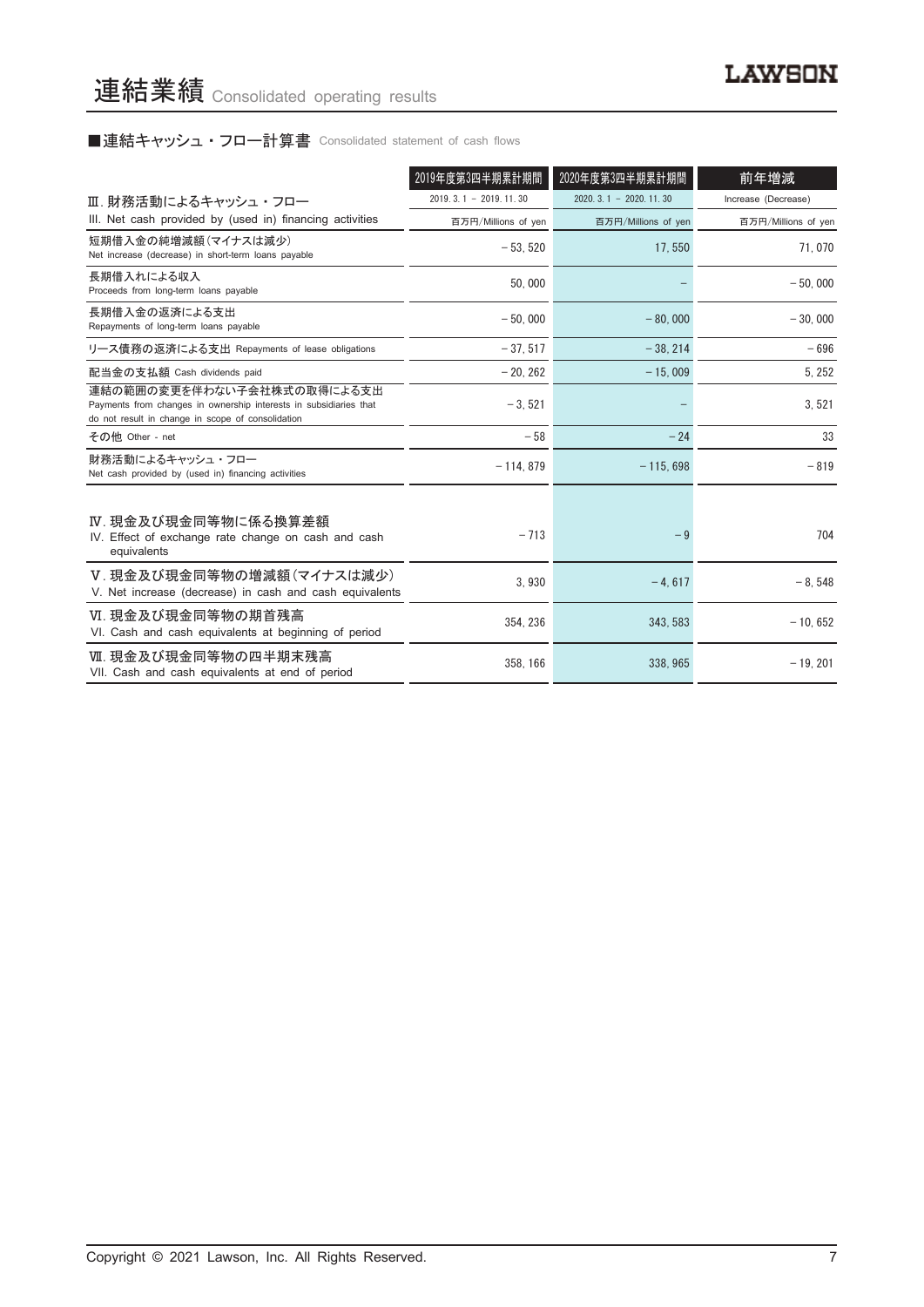# ■セグメント利益 Segment profit

|                                                       | 2019年度第3四半期累計期間         |         | 2020年度第3四半期累計期間             |         | 前年増減                |
|-------------------------------------------------------|-------------------------|---------|-----------------------------|---------|---------------------|
|                                                       | $2019.3.1 - 2019.11.30$ |         | $2020, 3, 1 - 2020, 11, 30$ |         | Increase (Decrease) |
|                                                       | 百万円/Millions of yen     | 前年比/YoY | 百万円/Millions of yen         | 前年比/YoY | 百万円/Millions of yen |
| セグメント利益 Segment profit                                |                         |         |                             |         |                     |
| 国内コンビニエンスストア事業<br>Domestic convenience store business | 40.659                  | 102.1%  | 24.511                      | 60.3%   | $-16.147$           |
| 成城石井事業<br>Seijo Ishii business                        | 5.614                   | 115.7%  | 7.115                       | 126.8%  | 1.501               |
| エンタテインメント関連事業<br>Entertainment-related business       | 4.979                   | 148.4%  | $-101$                      |         | $-5.080$            |
| 金融関連事業<br>Financial services business                 | 2.126                   | 121.3%  | 1.380                       | 64.9%   | $-745$              |
| 海外事業<br>Overseas business                             | $-1.316$                | 65.4%   | $-188$                      | 14.3%   | 1, 127              |
| その他 Other business                                    | 59                      | 116.2%  | $-361$                      |         | $-421$              |
| 合計 Total                                              | 52.122                  | 109.0%  | 32.356                      | 62.1%   | $-19.765$           |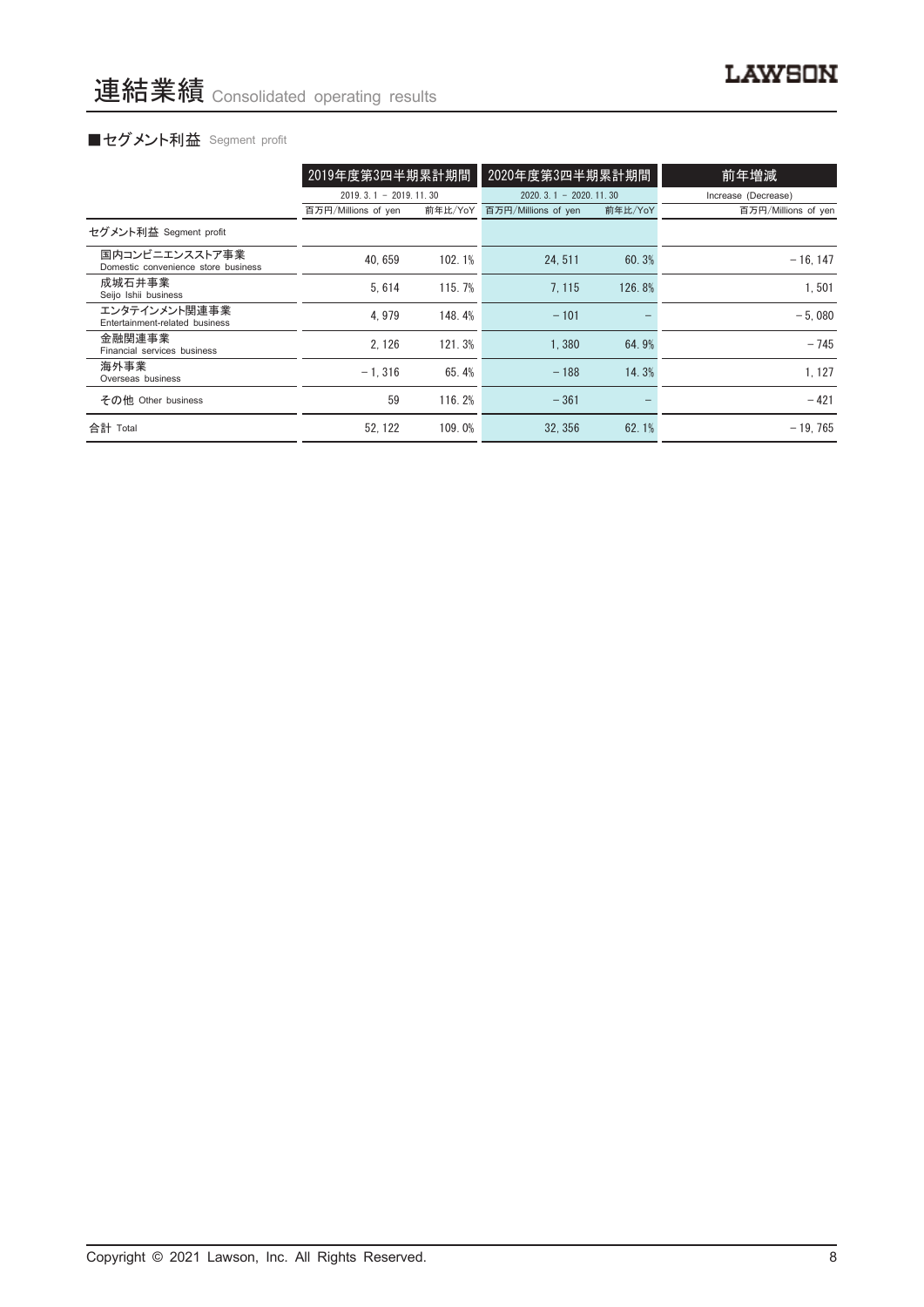## ■主な関係会社の状況 Main subsidiaries and equity method affiliates

| 1. 連結子会社                             |                                                                         | (株)ローソンストア100 *2                   |                                                                 | (株)ローソンアーバンワークス                                                                                     |                                                   |                                |  |  |
|--------------------------------------|-------------------------------------------------------------------------|------------------------------------|-----------------------------------------------------------------|-----------------------------------------------------------------------------------------------------|---------------------------------------------------|--------------------------------|--|--|
| 1. Consolidated subsidiaries         |                                                                         | Lawson Store100, Inc.              |                                                                 | Lawson urbanworks, Inc.                                                                             |                                                   |                                |  |  |
| 設立日 Date of establishment            |                                                                         | 2013年11月 2013.11                   |                                                                 | 2017年11月 2017.11                                                                                    |                                                   |                                |  |  |
| 決算月 Fiscal year end                  |                                                                         | 2月 February                        |                                                                 | 2月 February                                                                                         |                                                   |                                |  |  |
| グループ出資比率 Share of group companies *1 |                                                                         | 100.0%                             |                                                                 | 100.0%                                                                                              |                                                   |                                |  |  |
|                                      |                                                                         |                                    |                                                                 |                                                                                                     |                                                   |                                |  |  |
| 事業内容 Business activities             |                                                                         | 「ローソンストア100」の店舗運営<br>及び指導並びに商品関連事業 |                                                                 | 「ローソン」の店舗運営<br>Store operation business of LAWSON stores                                            |                                                   |                                |  |  |
| 他出資者 Other shareholders              |                                                                         |                                    | Store operation and merchandising function of LAWSON STORE100   |                                                                                                     |                                                   |                                |  |  |
|                                      |                                                                         |                                    |                                                                 |                                                                                                     |                                                   |                                |  |  |
|                                      |                                                                         |                                    |                                                                 | 2019. 3-2019. 11 2020. 3-2020. 11 2019. 3-2020. 2 2019. 3-2019. 11 2020. 3-2020. 11 2019. 3-2020. 2 |                                                   |                                |  |  |
|                                      |                                                                         |                                    | 百万円/Millions of yen                                             |                                                                                                     |                                                   | 百万円/Millions of yen            |  |  |
| チェーン全店売上高 Total net sales            | 27, 720                                                                 | 23, 736                            | 36, 182                                                         | 11,620                                                                                              | 10, 617                                           | 15, 195                        |  |  |
| 営業総収入 Gross operating revenue        | 31,003                                                                  | 26,865                             | 40, 493                                                         | 11.826                                                                                              | 10,810                                            | 15, 470                        |  |  |
| 営業利益 Operating income                | $-377$                                                                  | 192                                | $-759$                                                          | 157                                                                                                 | $-128$                                            | 56<br>63                       |  |  |
| 経常利益 Ordinary income                 | $-380$                                                                  | 196                                | $-763$                                                          | 165                                                                                                 | $-110$                                            |                                |  |  |
| 当期純利益 Profit                         | $-304$                                                                  | $-179$                             | $-600$                                                          | 104                                                                                                 | $-78$                                             | 34                             |  |  |
|                                      |                                                                         | (株) SCI                            |                                                                 |                                                                                                     | (株) 成城石井 *3                                       |                                |  |  |
|                                      |                                                                         | SCI, Inc.                          |                                                                 |                                                                                                     | SEIJO ISHII CO., LTD.                             |                                |  |  |
| 設立日 Date of establishment            |                                                                         | 2012年7月 2012.7                     |                                                                 |                                                                                                     | 1927年2月 1927.2                                    |                                |  |  |
| 決算月 Fiscal year end                  | $2$ 月 February                                                          |                                    |                                                                 | 2月 February                                                                                         |                                                   |                                |  |  |
| グループ出資比率 Share of group companies*1  |                                                                         | 100.0%                             |                                                                 | 100.0%                                                                                              |                                                   |                                |  |  |
|                                      |                                                                         |                                    |                                                                 | 食品総合小売業、輸入、卸売、食品製造                                                                                  |                                                   |                                |  |  |
| 事業内容 Business activities             |                                                                         | SCM機能子会社                           |                                                                 |                                                                                                     | 及び飲食店の事業                                          |                                |  |  |
|                                      |                                                                         |                                    | Serving supply chain management of convenience store businesses | Food retailing, import, wholesale, food manufacture<br>and restaurant operations business           |                                                   |                                |  |  |
| 他出資者 Other shareholders              |                                                                         |                                    |                                                                 |                                                                                                     |                                                   |                                |  |  |
|                                      |                                                                         |                                    |                                                                 |                                                                                                     |                                                   |                                |  |  |
|                                      |                                                                         |                                    |                                                                 | 2019. 3-2019. 11 2020. 3-2020. 11 2019. 3-2020. 2 2019. 3-2019. 11 2020. 3-2020. 11 2019. 3-2020. 2 |                                                   |                                |  |  |
| チェーン全店売上高 Total net sales            |                                                                         |                                    | 百万円/Millions of yen                                             | 62, 193                                                                                             | 68, 811                                           | 百万円/Millions of yen<br>85, 381 |  |  |
| 営業総収入 Gross operating revenue        | 234, 290                                                                | 201, 032                           | 304, 877                                                        | 68, 387                                                                                             | 75, 784                                           | 93, 769                        |  |  |
| 営業利益 Operating income                | 2,706                                                                   | 1.950                              | 2.817                                                           | 6, 182                                                                                              | 7,683                                             | 9, 105                         |  |  |
| 経常利益 Ordinary income                 | 2, 711                                                                  | 1,956                              | 2,823                                                           | 6,056                                                                                               | 7,667                                             | 9,042                          |  |  |
| 当期純利益 Profit                         | 1,775                                                                   | 1, 279                             | 1,848                                                           | 3,546                                                                                               | 4,503                                             | 5,348                          |  |  |
|                                      |                                                                         |                                    |                                                                 |                                                                                                     |                                                   |                                |  |  |
|                                      |                                                                         | (株)ローソンエンタテインメント                   |                                                                 |                                                                                                     | ユナイテッド・シネマ(株)                                     |                                |  |  |
|                                      |                                                                         | Lawson Entertainment, Inc.         |                                                                 |                                                                                                     | United Cinemas Co., Ltd.                          |                                |  |  |
| 設立日 Date of establishment            |                                                                         | 1992年7月 1992.7                     |                                                                 |                                                                                                     | 1999年10月 1999.10                                  |                                |  |  |
| 決算月 Fiscal year end                  |                                                                         | 2月 February                        |                                                                 |                                                                                                     | 2月 February                                       |                                |  |  |
| グループ出資比率 Share of group companies*   |                                                                         | 100.0%                             |                                                                 |                                                                                                     | 100.0%                                            |                                |  |  |
|                                      |                                                                         | チケット販売・情報提供サービス業、                  |                                                                 |                                                                                                     | 映画館の運営及び関連事業                                      |                                |  |  |
| 事業内容 Business activities             |                                                                         | 音楽・映像ソフトの販売                        |                                                                 |                                                                                                     |                                                   |                                |  |  |
|                                      | Ticket sales, e-commerce, advertising<br>and other marketing activities |                                    |                                                                 | Operation of movie theaters and related business                                                    |                                                   |                                |  |  |
| 他出資者 Other shareholders              |                                                                         |                                    |                                                                 |                                                                                                     |                                                   |                                |  |  |
|                                      |                                                                         |                                    | 2019. 3-2019. 11 2020. 3-2020. 11 2019. 3-2020. 2               |                                                                                                     | 2019. 3-2019. 11 2020. 3-2020. 11 2019. 3-2020. 2 |                                |  |  |
|                                      |                                                                         |                                    | 百万円/Millions of yen                                             |                                                                                                     |                                                   | 百万円/Millions of yen            |  |  |
| 営業総収入 Gross operating revenue        | 44, 934                                                                 | 33, 433                            | 58, 539                                                         | 21,065                                                                                              | 9,282                                             | 26, 970                        |  |  |
| 営業利益 Operating income                | 2, 181                                                                  | 693                                | 2,367                                                           | 3, 184                                                                                              | $-426$                                            | 3,457                          |  |  |
| 経常利益 Ordinary income                 | 2,188                                                                   | 947                                | 2,385                                                           | 3, 167                                                                                              | $-286$                                            | 3,438                          |  |  |
| 当期純利益 Profit                         | 1, 774                                                                  | $-1,072$                           | 2,867                                                           | 2,046                                                                                               | $-588$                                            | 2, 245                         |  |  |

(注)

\*1 グループ出資比率には、 (株)ローソンからの出資のほか、 グループ企業等からの出資を含みます。

\*2 ローソンストア100事業全体の営業利益(社内管理ベース)は、 2020年度第3四半期累計で — 152百万円となっております。 これは、 (株)ローソンストア100の営業 利益に、 (株)ローソンの担当事業本部による社内管理上の営業利益を合算して算出したものです。

\*3 設立日については、 創業時点を記載しております。

Notes:

\*1 Share of group companies includes investments from group companies besides investments from Lawson, Inc.

\*2 According to our internal calculation, the combined operating income of LAWSON STORE100 business has made a total of (152) million yen in the third quarter of fiscal year 2020. This total was calculated by adding the operating income of Lawson Store100, Inc. together with the operating income of Lawson, Inc.'s LAWSON STORE100 business division.

\*3 It states the date of foundation.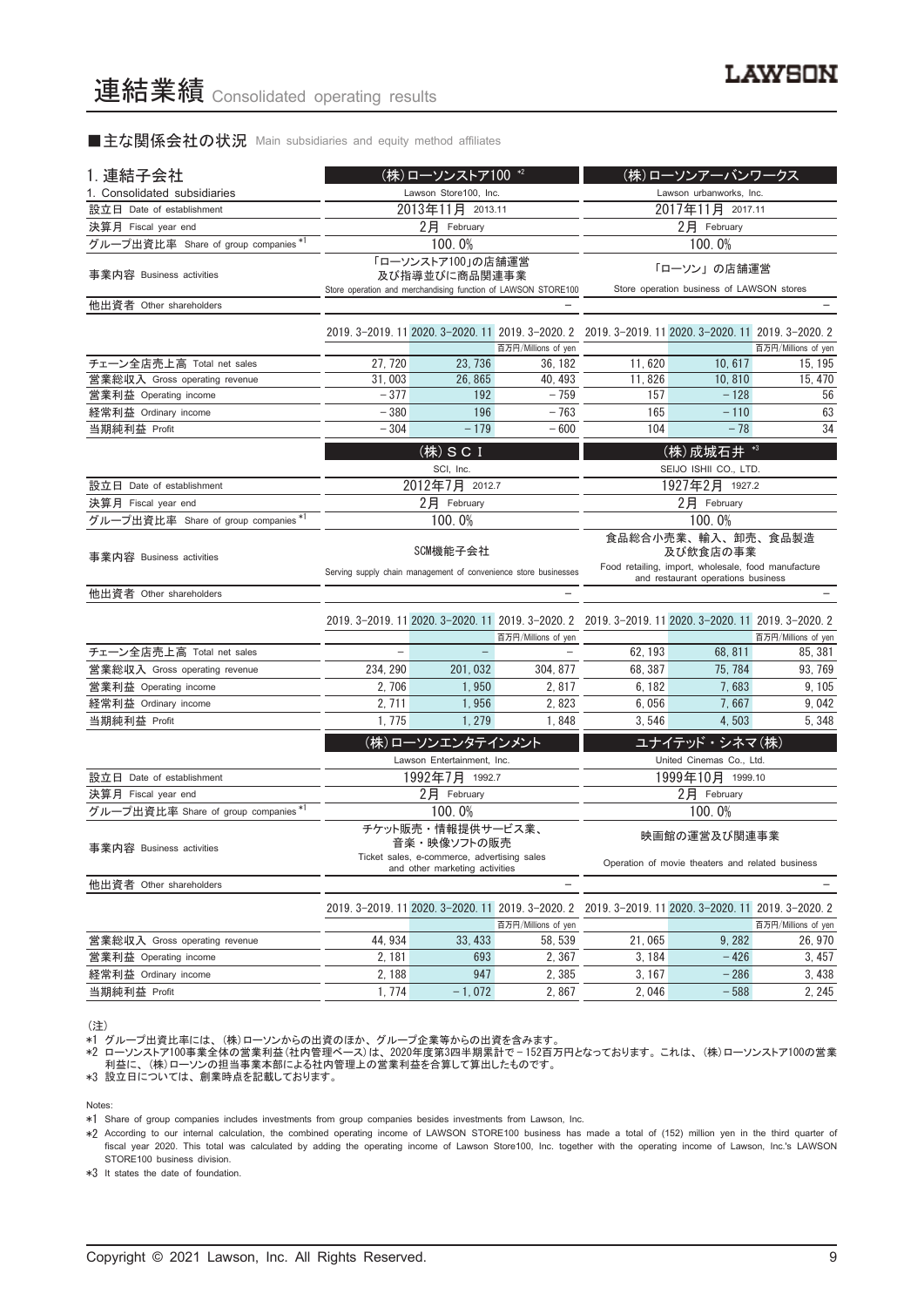### ■主な関係会社の状況 Main subsidiaries and equity method affiliates

|                                                            |                                                                                                                                                           | 上海羅森便利有限公司                                                                                | $*2$                | 重慶羅森便利店有限公司                                                                                                  |                               |                     |  |
|------------------------------------------------------------|-----------------------------------------------------------------------------------------------------------------------------------------------------------|-------------------------------------------------------------------------------------------|---------------------|--------------------------------------------------------------------------------------------------------------|-------------------------------|---------------------|--|
|                                                            | Shanghai Lawson, Inc.                                                                                                                                     |                                                                                           |                     | Chongqing Lawson, Inc.                                                                                       |                               |                     |  |
| 設立日 Date of establishment                                  |                                                                                                                                                           | 1996年2月 1996.2                                                                            |                     | 2010年4月 2010.4                                                                                               |                               |                     |  |
| 決算月 Fiscal year end                                        |                                                                                                                                                           | 12月 December                                                                              |                     | 12月 December                                                                                                 |                               |                     |  |
| グループ出資比率 Share of group companies *'                       |                                                                                                                                                           | 100.0%                                                                                    |                     | 100.0%                                                                                                       |                               |                     |  |
| 事業内容 Business activities                                   |                                                                                                                                                           | 中国上海市及びその周辺における<br>コンビニエンスストア事業                                                           |                     |                                                                                                              | 中国重慶市におけるコンビニエンスストア事業         |                     |  |
|                                                            |                                                                                                                                                           | Lawson's chain-store development and operation<br>in Shanghai and surrounding area, China |                     | Lawson's chain-store development and operation<br>in Chongqing, China                                        |                               |                     |  |
| 他出資者 Other shareholders                                    |                                                                                                                                                           |                                                                                           |                     |                                                                                                              |                               |                     |  |
|                                                            |                                                                                                                                                           |                                                                                           | 百万円/Millions of yen | 2019. 1-2019. 9 2020. 1-2020. 9 2019. 1-2019. 12 2019. 1-2019. 9 2020. 1-2020. 9 2019. 1-2019. 12            |                               | 百万円/Millions of yen |  |
| チェーン全店売上高 Total net sales                                  | 33, 429                                                                                                                                                   | 39, 370                                                                                   | 48, 428             | 4, 719                                                                                                       | 5,430                         | 6,616               |  |
| 営業総収入 Gross operating revenue                              | 22, 751                                                                                                                                                   | 26,697                                                                                    | 33,605              | 2,303                                                                                                        | 2, 116                        | 3, 104              |  |
| 営業利益 Operating income                                      | $-581$                                                                                                                                                    | $-235$                                                                                    | 73                  | $-104$                                                                                                       | 18                            | $-101$              |  |
| 経常利益 Ordinary income                                       | $-720$                                                                                                                                                    | $-531$                                                                                    | $-136$              | $-120$                                                                                                       | $-2$                          | $-121$              |  |
| 当期純利益 Profit                                               | $-798$                                                                                                                                                    | $-901$                                                                                    | $-488$              | $-208$                                                                                                       | $-39$                         | $-245$              |  |
|                                                            |                                                                                                                                                           |                                                                                           |                     |                                                                                                              |                               | $*3$                |  |
|                                                            |                                                                                                                                                           | 大連羅森便利店有限公司                                                                               |                     |                                                                                                              | 羅森(北京)有限公司                    |                     |  |
|                                                            |                                                                                                                                                           | Dalian Lawson, Inc.                                                                       |                     |                                                                                                              | Beijing Lawson, Inc.          |                     |  |
| 設立日 Date of establishment                                  |                                                                                                                                                           | 2011年9月 2011.9                                                                            |                     |                                                                                                              | 2013年5月 2013.5                |                     |  |
| 決算月 Fiscal year end<br>グループ出資比率 Share of group companies*  |                                                                                                                                                           | 12月 December<br>98.3%                                                                     |                     | 12月 December                                                                                                 |                               |                     |  |
|                                                            |                                                                                                                                                           |                                                                                           |                     | 100.0%<br>中国北京市におけるコンビニエンスストア事業                                                                              |                               |                     |  |
| 事業内容 Business activities                                   | 中国大連市におけるコンビニエンスストア事業<br>Lawson's chain-store development and operation in Dalian, China Lawson's chain-store development and operation in Beijing, China |                                                                                           |                     |                                                                                                              |                               |                     |  |
| 他出資者 Other shareholders                                    | 亜恵美食有限公司 Acasia Foods Co.,LTD.<br>1.7%                                                                                                                    |                                                                                           |                     |                                                                                                              |                               |                     |  |
|                                                            | 2019. 1-2019. 9 2020. 1-2020. 9 2019. 1-2019. 12 2019. 1-2019. 9 2020. 1-2020. 9 2019. 1-2019. 12                                                         |                                                                                           |                     |                                                                                                              |                               |                     |  |
|                                                            |                                                                                                                                                           |                                                                                           | 百万円/Millions of yen |                                                                                                              |                               | 百万円/Millions of yen |  |
| チェーン全店売上高 Total net sales                                  | 4, 113                                                                                                                                                    | 5,609                                                                                     | 6,059               | 4, 404                                                                                                       | 6,002                         | 6, 419              |  |
| 営業総収入 Gross operating revenue                              | 2, 210                                                                                                                                                    | 2,856                                                                                     | 3, 298              | 3, 476                                                                                                       | 4, 162                        | 4, 942              |  |
| 営業利益 Operating income                                      | 39                                                                                                                                                        | 48                                                                                        | 13                  | $-130$                                                                                                       | 14                            | $-261$              |  |
| 経常利益 Ordinary income                                       | 43                                                                                                                                                        | 27                                                                                        | 17                  | $-134$                                                                                                       | 19                            | $-257$              |  |
| 当期純利益 Profit                                               | 15                                                                                                                                                        | 10 <sup>1</sup>                                                                           | $-32$               | $-167$                                                                                                       | $-21$                         | $-313$              |  |
|                                                            |                                                                                                                                                           |                                                                                           |                     |                                                                                                              |                               |                     |  |
|                                                            |                                                                                                                                                           | Saha Lawson Co., Ltd.                                                                     |                     |                                                                                                              | (株)ベストプラクティス                  |                     |  |
| 設立日 Date of establishment                                  |                                                                                                                                                           |                                                                                           |                     |                                                                                                              | BestPractice, Inc.            |                     |  |
|                                                            |                                                                                                                                                           | 2012年11月 2012.11<br>12月 December                                                          |                     |                                                                                                              | 2004年3月 2004.3<br>2月 February |                     |  |
| 決算月 Fiscal year end<br>グループ出資比率 Share of group companies*1 |                                                                                                                                                           | 49.2%                                                                                     |                     |                                                                                                              | 100.0%                        |                     |  |
|                                                            |                                                                                                                                                           | タイにおけるコンビニエンスストア事業                                                                        |                     |                                                                                                              | 店舗の経営の実態調査・分析業務               |                     |  |
| 事業内容 Business activities                                   |                                                                                                                                                           |                                                                                           |                     | Operating stores "LAWSON 108" and "108SHOP" in Thailand On-site inspections and analysis of store management |                               |                     |  |
| 他出資者 Other shareholders                                    | Saha Pathanapibul PLC.                                                                                                                                    |                                                                                           | 21.3%               |                                                                                                              |                               |                     |  |
|                                                            | Saha Pathana Interholding PLC.                                                                                                                            |                                                                                           | $9.0\%$             |                                                                                                              |                               |                     |  |
|                                                            | I.C.C International PLC.                                                                                                                                  |                                                                                           | 9.0%                |                                                                                                              |                               |                     |  |
|                                                            | 7.7%<br>Thai President Foods PLC.                                                                                                                         |                                                                                           |                     |                                                                                                              | $\overline{\phantom{0}}$      |                     |  |
|                                                            | Others                                                                                                                                                    |                                                                                           | 3.8%                |                                                                                                              |                               |                     |  |
|                                                            | $2019.1 - 2019.9$                                                                                                                                         |                                                                                           |                     | 2020. 1-2020. 9 2019. 1-2019. 12 2019. 3-2019. 11 2020. 3-2020. 11 2019. 3-2020. 2                           |                               |                     |  |
|                                                            |                                                                                                                                                           |                                                                                           | 百万円/Millions of yen |                                                                                                              |                               | 百万円/Millions of yen |  |
| チェーン全店売上高 Total net sales                                  | 6, 585                                                                                                                                                    | 5,699                                                                                     | 9,065               | $\qquad \qquad -$                                                                                            | -                             |                     |  |
| 営業総収入 Gross operating revenue                              | 7,837                                                                                                                                                     | 6,623                                                                                     | 10, 792             | 809                                                                                                          | 170                           | 1,106               |  |
| 営業利益 Operating income                                      | $-252$                                                                                                                                                    | $-207$                                                                                    | $-267$              | 59                                                                                                           | $-361$                        | 76                  |  |
| 経常利益 Ordinary income                                       | $-249$                                                                                                                                                    | $-209$                                                                                    | $-275$              | 59                                                                                                           | 418                           | 76                  |  |
| 当期純利益 Profit                                               | $-221$                                                                                                                                                    | $-218$                                                                                    | $-282$              | 31                                                                                                           | 181                           | 48                  |  |

<sup>(</sup>注)

。<br>\*1 グループ出資比率には、 (株)ローソンからの出資のほか、グループ企業等からの出資を含みます。

\*2 上表中の決算数値は、 上海羅森便利有限公司に、 中国上海市及びその周辺地域の上海楽松商貿有限公司、 上海恭匯貿易有限公司、 浙江羅森百貨有限公 司3社の経営成績を合算しております。

\*3 羅森(北京)有限公司の上表中の決算数値は、 羅森(北京)有限公司に、 北京羅松商貿有限公司の経営成績を合算しております。

Notes:

\*2 The operating result of Shanghai Lawson, Inc. includes a sum of operating results of 3 companies (Shanghai Le Song Trading Co., Ltd., Shang Hai Gong Hui Trading Co., Ltd. and Zhejiang Lawson, Inc. located in Shanghai and surrounding area).

\*3 The operating result of Beijing Lawson, Inc. includes the operating result of BEIJING LUOSONG Co., Ltd.

<sup>\*1</sup> Share of group companies includes investments from group companies besides investments from Lawson, Inc.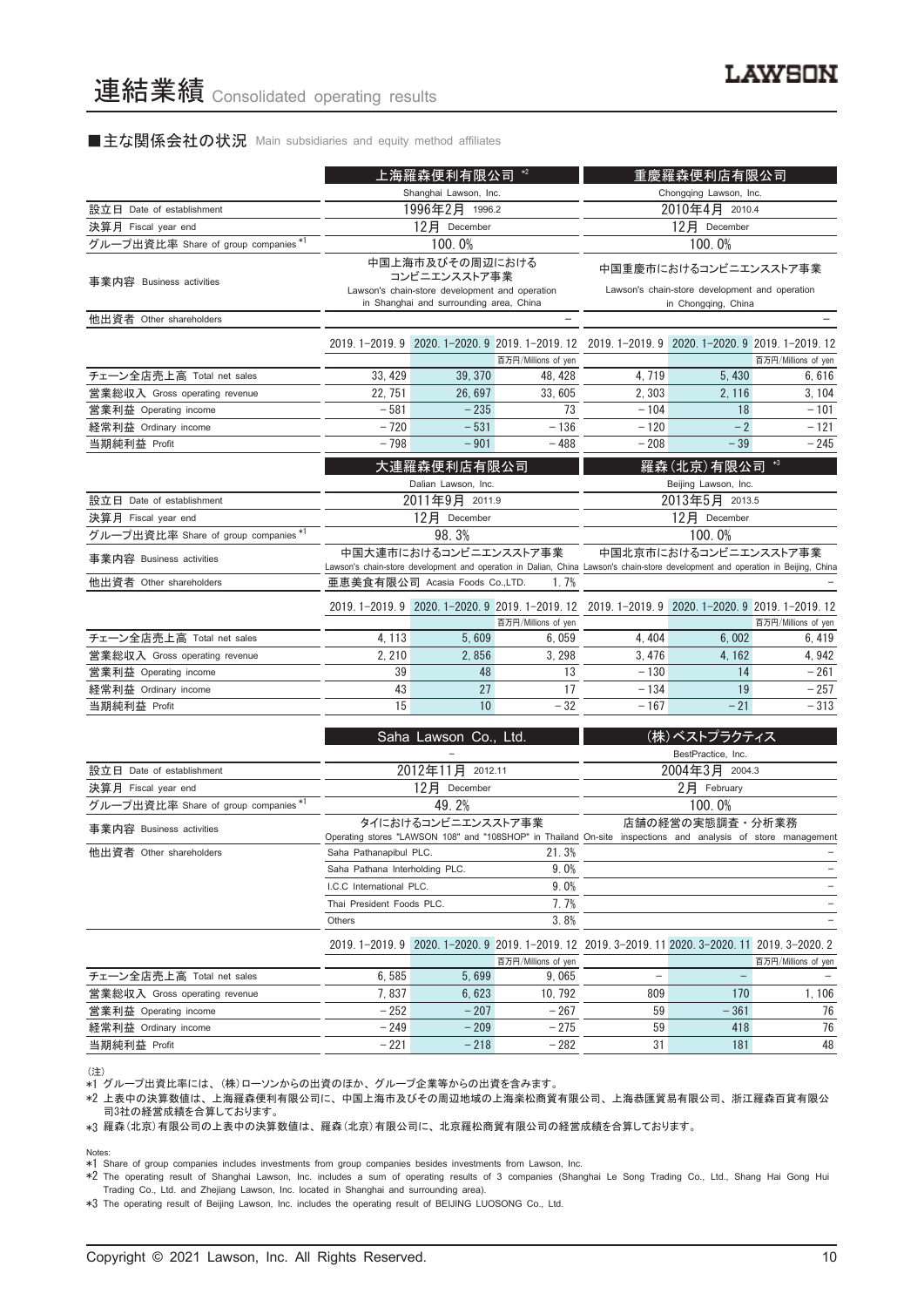■主な関係会社の状況 Main subsidiaries and equity method affiliates

| 2. 持分法適用関連会社                       |       | (株)ローソン高知           |                                                                                                     | (株)ローソン南九州                                                                                                                                  |                           |                     |
|------------------------------------|-------|---------------------|-----------------------------------------------------------------------------------------------------|---------------------------------------------------------------------------------------------------------------------------------------------|---------------------------|---------------------|
| 2. Equity method affiliates        |       | Lawson Kochi, Inc.  |                                                                                                     |                                                                                                                                             | Lawson Minamikyushu, Inc. |                     |
| 設立日 Date of establishment          |       | 2015年4月 2015.4      |                                                                                                     |                                                                                                                                             | 2013年5月 2013.5            |                     |
| 決算月 Fiscal year end                |       | $2$ $H$ February    |                                                                                                     |                                                                                                                                             | $2$ 月 February            |                     |
| グループ出資比率 Share of group companies* |       | 49.0%               |                                                                                                     | 49.0%                                                                                                                                       |                           |                     |
| 事業内容 Business activities           |       | 高知県におけるコンビニエンスストア事業 |                                                                                                     | 鹿児島県におけるコンビニエンスストア事業<br>Lawson's chain-store development and operation in Kochi Lawson's chain-store development and operation in Kagoshima |                           |                     |
| 他出資者 Other shareholders            |       |                     |                                                                                                     | 株式会社サニーマート SUNNY MART Co., Ltd. 51.0% 南国殖産株式会社 Nangoku Corporation Co., Ltd. 51.0%                                                          |                           |                     |
|                                    |       |                     | 2019. 3-2019. 11 2020. 3-2020. 11 2019. 3-2020. 2 2019. 3-2019. 11 2020. 3-2020. 11 2019. 3-2020. 2 |                                                                                                                                             |                           |                     |
|                                    |       |                     | 百万円/Millions of yen                                                                                 |                                                                                                                                             |                           | 百万円/Millions of yen |
| 営業総収入 Gross operating revenue      | 3.347 | 3.243               | 4.426                                                                                               | 3.499                                                                                                                                       | 3.221                     | 4.602               |
| 営業利益 Operating income              | 383   | 364                 | 411                                                                                                 | 185                                                                                                                                         | 80                        | 196                 |
| 経常利益 Ordinary income               | 388   | 368                 | 418                                                                                                 | 187                                                                                                                                         | 92                        | 199                 |
| 当期純利益 Profit                       | 253   | 250                 | 269                                                                                                 | 134                                                                                                                                         | 35                        | 67                  |

|                                    | (株)ローソン沖縄                                                                        |                                                   |                     |  |  |
|------------------------------------|----------------------------------------------------------------------------------|---------------------------------------------------|---------------------|--|--|
|                                    | Lawson Okinawa, Inc.                                                             |                                                   |                     |  |  |
| 設立日<br>Date of establishment       | 2009年10月 2009.10                                                                 |                                                   |                     |  |  |
| 決算月 Fiscal year end                |                                                                                  | 2月<br>February                                    |                     |  |  |
| グループ出資比率 Share of group companies* | 49.0%                                                                            |                                                   |                     |  |  |
| 事業内容 Business activities           | 沖縄県におけるコンビニエンスストア事業<br>Lawson's chain-store development and operation in Okinawa |                                                   |                     |  |  |
| 他出資者 Other shareholders            | 株式会社サンエー SAN-A CO., LTD.<br>51.0%                                                |                                                   |                     |  |  |
|                                    |                                                                                  | 2019. 3-2019. 11 2020. 3-2020. 11 2019. 3-2020. 2 |                     |  |  |
|                                    |                                                                                  |                                                   | 百万円/Millions of yen |  |  |
| 営業総収入 Gross operating revenue      | 6.282                                                                            | 5.462                                             | 8.264               |  |  |
| 営業利益 Operating income              | 1.416                                                                            | 773                                               | 1.798               |  |  |
| 経常利益 Ordinary income               | 1.425                                                                            | 775                                               | 1.805               |  |  |
| 当期純利益 Profit                       | 922                                                                              | 454                                               | 1.172               |  |  |

(注)

\* グループ出資比率には、 (株)ローソンからの出資のほか、 グループ企業等からの出資を含みます。

Note: \* Share of group companies includes investments from group companies besides investments from Lawson, Inc.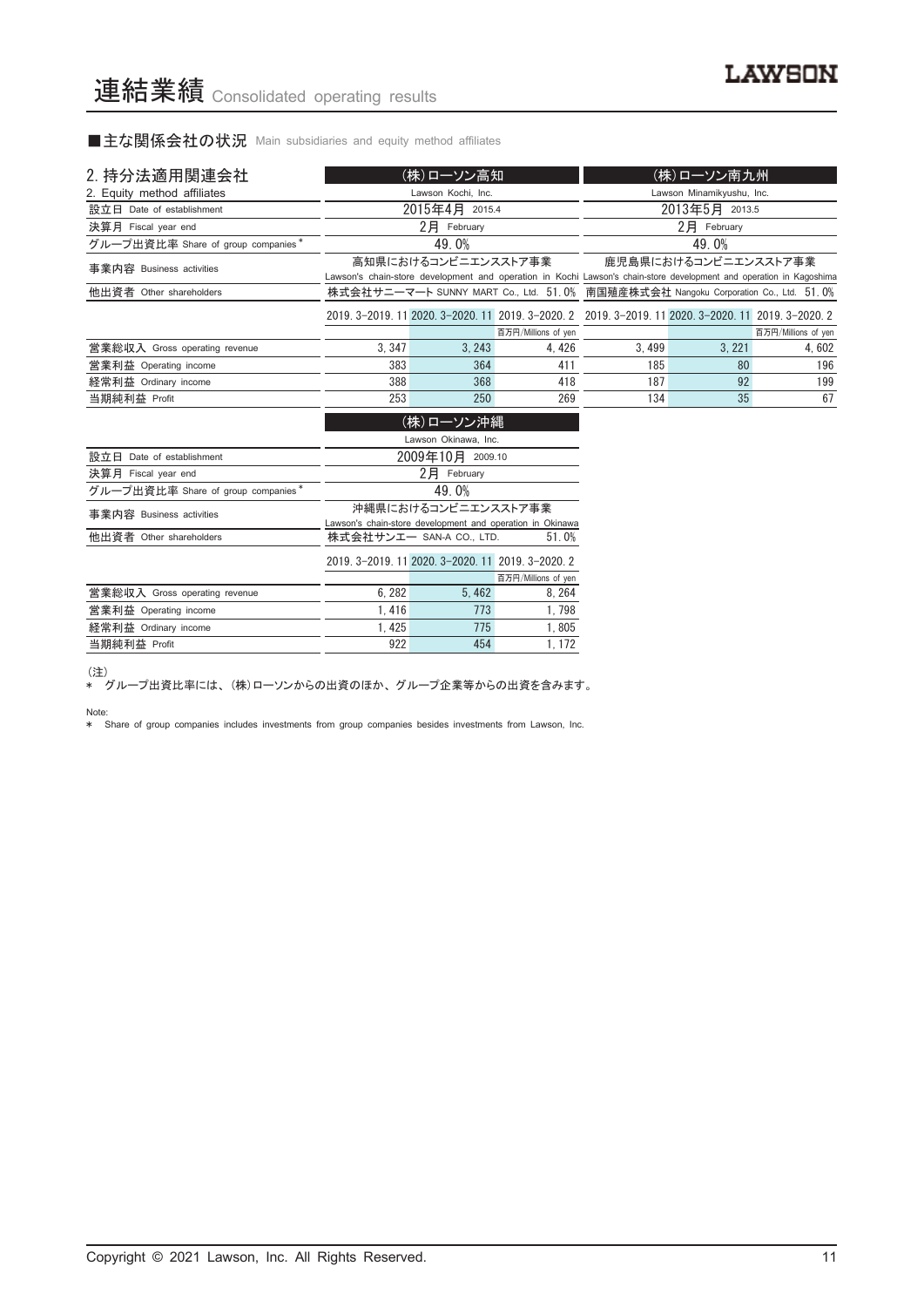# ■主な業績と予想 Results and forecasts for major financial indicators

|                                                                                                           | 2019年度/FY2019                       |        |                                          |        | 2020年度/FY2020 *3                    |       |                                                     |                   |
|-----------------------------------------------------------------------------------------------------------|-------------------------------------|--------|------------------------------------------|--------|-------------------------------------|-------|-----------------------------------------------------|-------------------|
|                                                                                                           | 第3四半期/30<br>$2019.3.1 - 2019.11.30$ |        | 通期/Full year<br>2019. 3. 1 - 2020. 2. 29 |        | 第3四半期/30<br>$2020.3.1 - 2020.11.30$ |       | 通期計画/Full year (Forecast)<br>$2020.3.1 - 2021.2.28$ |                   |
|                                                                                                           | 金額/Amount 前年比/YoY                   |        | 金額/Amount 前年比/YoY                        |        | 金額/Amount 前年比/YoY                   |       |                                                     | 金額/Amount 前年比/YoY |
| チェーン全店売上高 (百万円)<br>Net sales of all convenience stores (millions of yen)                                  | 1, 746, 843                         |        | 103.1% 2, 296, 156                       | 102.7% | 1,640,199                           | 93.9% | 2, 220, 000                                         | 96.7%             |
| 加盟店売上高(百万円)<br>Net sales of franchised stores (millions of yen)                                           | 1, 710, 171                         |        | 103.3% 2, 248, 475                       | 102.9% | 1, 614, 561                         | 94.4% |                                                     |                   |
| 直営店売上高(百万円)<br>Net sales of company-operated stores (millions of yen)                                     | 36, 672                             | 93.8%  | 47,680                                   | 93.4%  | 25, 638                             | 69.9% |                                                     |                   |
| 営業総収入 (百万円) *1<br>Gross operating revenue (millions of yen)                                               | 297, 798                            | 101.5% | 390, 811                                 | 101.3% | 269, 497                            | 90.5% | 366,000                                             | 93.7%             |
| 営業総利益 (百万円)<br>Operating gross profit (millions of yen)                                                   | 271, 295                            | 102.4% | 356, 385                                 | 102.3% | 250, 819                            | 92.5% |                                                     |                   |
| (対チェーン全店売上高比)<br>(Operating gross profit on Net sales of all convenience stores)                          | 15.5%                               |        | 15.5%                                    |        | 15.3%                               |       |                                                     |                   |
| 販売費及び一般管理費 (百万円)<br>Selling, general and administrative expenses (millions of yen)                        | 233, 347                            | 102.8% | 311,660                                  | 102.9% | 228, 308                            | 97.8% |                                                     |                   |
| (対チェーン全店売上高比)<br>(Selling, general and administrative expenses on Net<br>sales of all convenience stores) | 13.4%                               |        | 13.6%                                    |        | 13.9%                               |       |                                                     |                   |
| 営業利益 (百万円) Operating income (millions of yen)                                                             | 37.948                              | 99.9%  | 44.725                                   | 97.8%  | 22.511                              | 59.3% | 25.000                                              | 55.9%             |
| (対チェーン全店売上高比)<br>(Operating income on Net sales of all convenience stores)                                | 2.2%                                |        | 1.9%                                     |        | 1.4%                                |       |                                                     |                   |
| 経常利益(百万円)Ordinary income (millions of yen)                                                                | 41,384                              | 91.8%  | 45, 962                                  | 89.3%  | 30,806                              | 74.4% | 31,500                                              | 68.5%             |
| 四半期(当期)純利益 (百万円) Profit (millions of yen)                                                                 | 24, 042                             | 83.7%  | 15, 486                                  | 50.0%  | 20, 210                             | 84.1% | 15,000                                              | 96.9%             |
| 1株当たり四半期 (当期) 純利益 (円)<br>Profit per share (yen)                                                           |                                     | 240.28 |                                          | 154.76 | 201.96                              |       |                                                     | 149.89 *2         |
| 純資産 (百万円) Net assets (millions of yen)                                                                    | 243.078                             |        | 233, 705                                 |        | 242, 605                            |       |                                                     |                   |
| 総資産 (百万円) Total assets (millions of yen)                                                                  | 879, 925                            |        | 858, 770                                 |        | 836, 570                            |       | $\equiv$                                            |                   |
| 1株当たり純資産 (円) Net assets per share (yen)                                                                   | 2, 426. 71                          |        | 2, 333, 04                               |        | 2, 421, 08                          |       | $\equiv$                                            |                   |
| 総資産四半期(当期)純利益率 ROA                                                                                        |                                     | 2.8%   |                                          | 1.8%   |                                     | 2.4%  |                                                     |                   |
| 自己資本四半期(当期) 純利益率 ROE                                                                                      |                                     | 10.0%  |                                          | 6.5%   |                                     | 8.5%  | $\equiv$                                            |                   |
| 流動比率 Current ratio                                                                                        |                                     | 51.6%  |                                          | 50.9%  |                                     | 49.9% | $\equiv$                                            |                   |
| 固定比率 Fixed ratio                                                                                          |                                     | 276.7% |                                          | 282.4% | 268.8%                              |       |                                                     |                   |
| 自己資本比率 Shareholders' equity ratio                                                                         |                                     | 27.6%  |                                          | 27.2%  |                                     | 29.0% |                                                     |                   |

(注)

\*1 営業総収入は直営店売上高、 加盟店からの収入等の合計です。

\*2 計画の1株当たり四半期(当期)純利益に関しては、 2020年11月30日現在の期末発行済株式数を用いて算出しております。

\*3 当社は、 連結子会社であった(株)ローソン山陰を2020年3月1日に吸収合併いたしました。

Notes:

\*1 The gross operating revenue is a sum of total sales of company-operated stores, income from franchised stores and others.

\*2 Forecasted profit per share is calculated based on the number of outstanding shares as of November 30, 2020.

\*3 Lawson, Inc. merged with Lawson Sanin, Inc., which was its consolidated subsidiary, on March 1, 2020.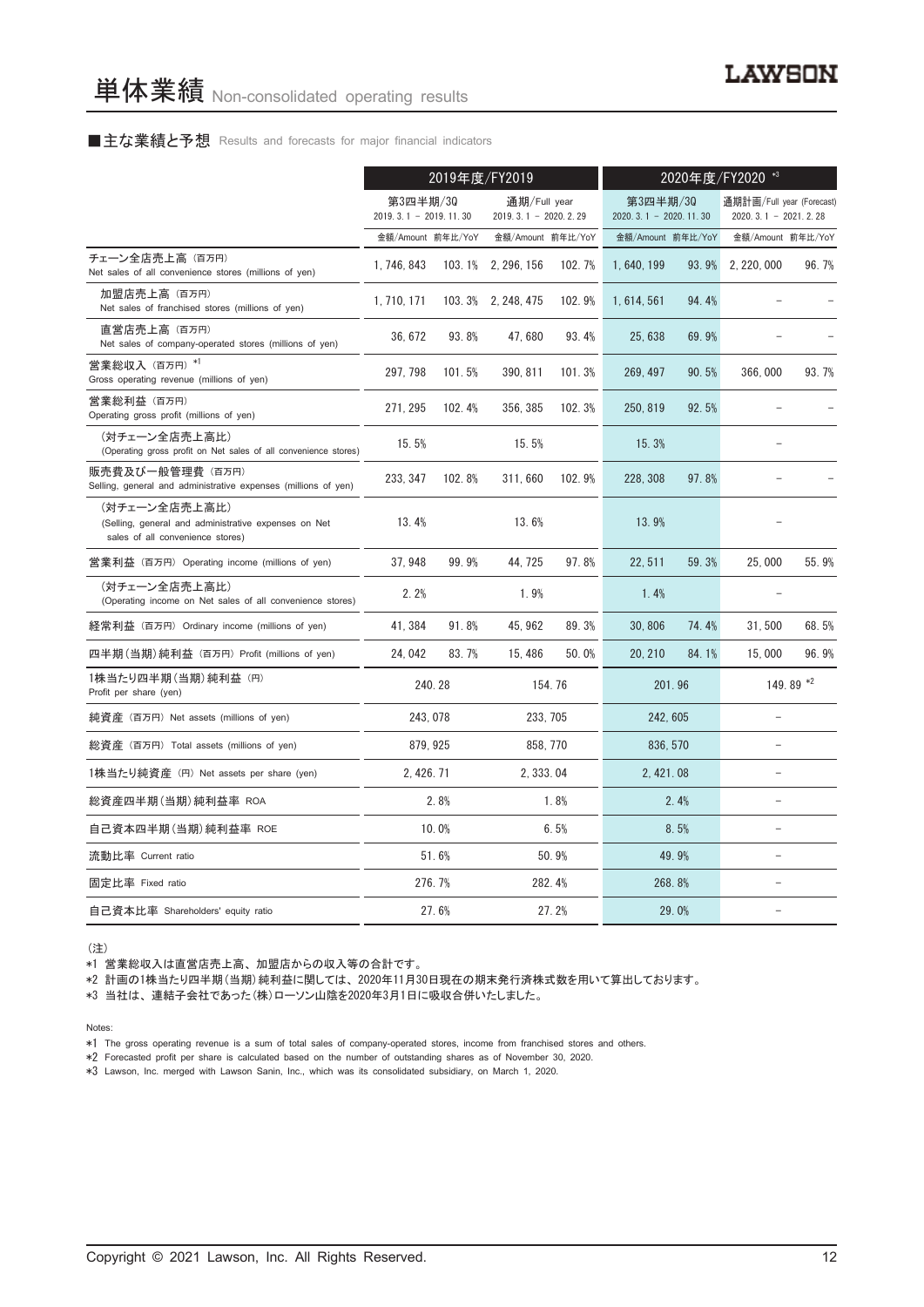# ■損益計算書 Non-consolidated statement of income

|                                                            | 2019年度第3四半期累計期間         |         | 2020年度第3四半期累計期間             | 前年増減    |                     |
|------------------------------------------------------------|-------------------------|---------|-----------------------------|---------|---------------------|
|                                                            | $2019.3.1 - 2019.11.30$ |         | $2020, 3, 1 - 2020, 11, 30$ |         | Increase (Decrease) |
|                                                            | 百万円/Millions of yen     | 前年比/YoY | 百万円/Millions of yen         | 前年比/YoY | 百万円/Millions of yen |
| A. 営業総収入 Gross operating revenue<br>$B + E$                | 297, 798                | 101.5%  | 269, 497                    | 90.5%   | $-28, 300$          |
| B. 売上高 Net sales                                           | 36, 672                 | 93.1%   | 25, 621                     | 69.9%   | $-11,050$           |
| C. 売上原価 Cost of sales                                      | 26.502                  | 92.8%   | 18.678                      | 70.5%   | $-7,824$            |
| D. 売上総利益 Gross profit<br>$B - C$                           | 10, 169                 | 93.6%   | 6,943                       | 68.3%   | $-3, 225$           |
| E. 営業収入 Operating revenue<br>$F + G$                       | 261, 126                | 102.8%  | 243.875                     | 93.4%   | $-17,250$           |
| F. 加盟店からの収入 Income from franchised stores                  | 232, 902                | 103.6%  | 218, 146                    | 93.7%   | $-14,756$           |
| G. その他の営業収入 Other operating revenue                        | 28, 224                 | 96.7%   | 25.729                      | 91.2%   | $-2,494$            |
| H. 営業総利益 Operating gross profit<br>$A - C = D + E$         | 271, 295                | 102.4%  | 250, 819                    | 92.5%   | $-20, 475$          |
| I. 販売費及び一般管理費 Selling, general and administrative expenses | 233, 347                | 102.8%  | 228, 308                    | 97.8%   | $-5,039$            |
| J. 営業利益 Operating income<br>$H - I$                        | 37.948                  | 99.9%   | 22, 511                     | 59.3%   | $-15,436$           |
| 営業外収益 Non-operating income                                 | 8, 187                  | 77.1%   | 12,967                      | 158.4%  | 4,780               |
| 営業外費用 Non-operating expenses                               | 4,751                   | 136.1%  | 4,673                       | 98.4%   | $-78$               |
| 経常利益 Ordinary income                                       | 41, 384                 | 91.8%   | 30.806                      | 74.4%   | $-10, 577$          |
| 特別利益 Extraordinary income                                  | 163                     |         | 221                         | 135.6%  | 58                  |
| 特別損失 Extraordinary losses                                  | 9,059                   | 203.4%  | 5,769                       | 63.7%   | $-3,289$            |
| 税引前四半期純利益 Profit before income taxes                       | 32.488                  | 79.9%   | 25.258                      | 77.7%   | $-7,229$            |
| 法人税、住民税及び事業税 Income taxes - current                        | 6,409                   | 58.1%   | 1,456                       | 22.7%   | $-4,953$            |
| 法人税等調整額 Income taxes - deferred                            | 2,035                   | 231.1%  | 3,592                       | 176.5%  | 1,556               |
| 四半期純利益 Profit                                              | 24,042                  | 83.7%   | 20, 210                     | 84.1%   | $-3,832$            |

# ■販売費及び一般管理費の主な明細 Selling, general and administrative expenses \*2

|                                                          | 2019年度第3四半期累計期間         |         | 2020年度第3四半期累計期間 *'      |         | 前年増減                |
|----------------------------------------------------------|-------------------------|---------|-------------------------|---------|---------------------|
|                                                          | $2019.3.1 - 2019.11.30$ |         | $2020.3.1 - 2020.11.30$ |         | Increase (Decrease) |
|                                                          | 百万円/Millions of yen     | 前年比/YoY | 百万円/Millions of yen     | 前年比/YoY | 百万円/Millions of yen |
| 地代家賃 Rents                                               | 87.715                  | 103.6%  | 87.059                  | 99.3%   | $-655$              |
| 人件費 Personnel expenses                                   | 34.738                  | 101.1%  | 33, 861                 | 97.5%   | $-876$              |
| 有形固定資産減価償却費 Depreciation of property and store equipment | 36.376                  | 109.4%  | 36, 844                 | 101.3%  | 468                 |
| 広告宣伝費 Advertising expenses                               | 11.059                  | 101.4%  | 6.303                   | 57.0%   | $-4.756$            |
| 販売手数料 Sales commission                                   | 15.084                  | 88.7%   | 13.560                  | 89.9%   | $-1, 523$           |
| その他 Other                                                | 48.373                  | 103.5%  | 50.677                  | 104.8%  | 2.303               |
| 合計 Total                                                 | 233.347                 | 102.8%  | 228, 308                | 97.8%   | $-5.039$            |

(注)

\*1 当社は、 連結子会社であった(株)ローソン山陰を2020年3月1日に吸収合併いたしました。

\*2 ITコスト(社内管理ベース)は、 2020年度第3四半期累計で93億円になります。 なお、 ITコストは 「有形固定資産減価償却費」 及び 「その他」 に計 上しています。

Notes:

\*1 Lawson, Inc. merged with Lawson Sanin Inc., which was its consolidated subsidiary, on March 1, 2020.

\*2 According to our internal calculation, IT-related expenses for the third quarter of fiscal year 2020 stood at 9.3 billions of yen. These IT-related expenses are recorded under "Depreciation of property and store equipment" and "Other."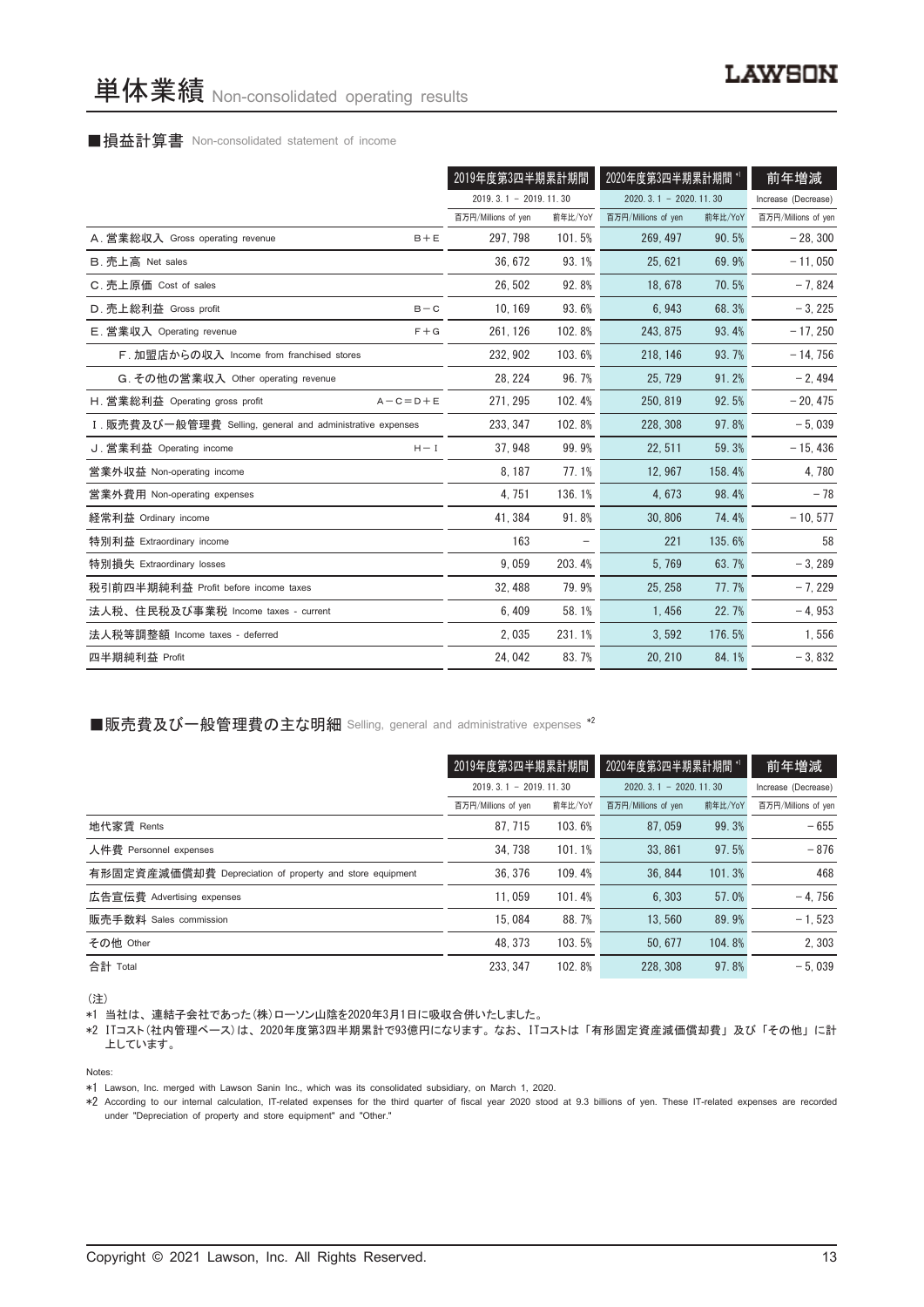## ■投融資の状況 Capital expenditure

|                                                                | 2019年度第3四半期累計期間         | 2020年度第3四半期累計期間 *2      | 前年増減                | 2020年度計画                           |
|----------------------------------------------------------------|-------------------------|-------------------------|---------------------|------------------------------------|
|                                                                | $2019.3.1 - 2019.11.30$ | $2020.3.1 - 2020.11.30$ | Increase (Decrease) | Forecasts / 2020. 3.1 - 2021. 2.28 |
|                                                                | 百万円/Millions of yen     | 百万円/Millions of yen     | 百万円/Millions of yen | 百万円/Millions of yen                |
| 新店投資 New store investments                                     | 15, 243                 | 7,057                   | $-8,185$            | 10,000                             |
| 既存店投資<br>Existing store investments                            | 5,027                   | 5,866                   | 838                 | 8,000                              |
| システム関連投資<br>IT-related investments                             | 6,451                   | 4, 131                  | $-2,320$            | 6,000                              |
| その他 Other                                                      | $-3$                    | 93                      | 97                  |                                    |
| 投資小計 Subtotal                                                  | 26, 718                 | 17, 149                 | $-9,568$            | 24,000                             |
| 出資・融資<br>Investments and advances                              | 7,047                   | 7,919                   | 872                 | 27,000                             |
| リース Leases <sup>*1</sup>                                       | 28, 307                 | 17,040                  | $-11,266$           | 32,000                             |
| 合計 Total                                                       | 62, 073                 | 42, 110                 | $-19,963$           | 83,000                             |
| 有形固定資産減価償却費<br>Depreciation of property and store<br>equipment | 36, 376                 | 36, 844                 | 468                 | 50,000                             |
| 無形固定資産償却費<br>Amortization of intangible assets                 | 7, 236                  | 8, 229                  | 993                 | 11, 200                            |
| 減価償却費合計<br>Total depreciation and amortization                 | 43, 612                 | 45, 074                 | 1,462               | 61, 200                            |

(注)

\*1 リース債務の返済による支出は、 2019年度第3四半期累計期間は29,133百万円、 2020年度第3四半期累計期間は30,188百万円です。

\*2 当社は、 連結子会社であった(株)ローソン山陰を2020年3月1日に吸収合併いたしました。

Notes:

\*1 The amount of repayments of lease obligations is 29,133 millions of yen in the third quarter of fiscal year 2019 and 30,188 millions of yen in the third quarter of fiscal year 2020.

\*2 Lawson, Inc. merged with Lawson Sanin, Inc., which was its consolidated subsidiary, on March 1, 2020.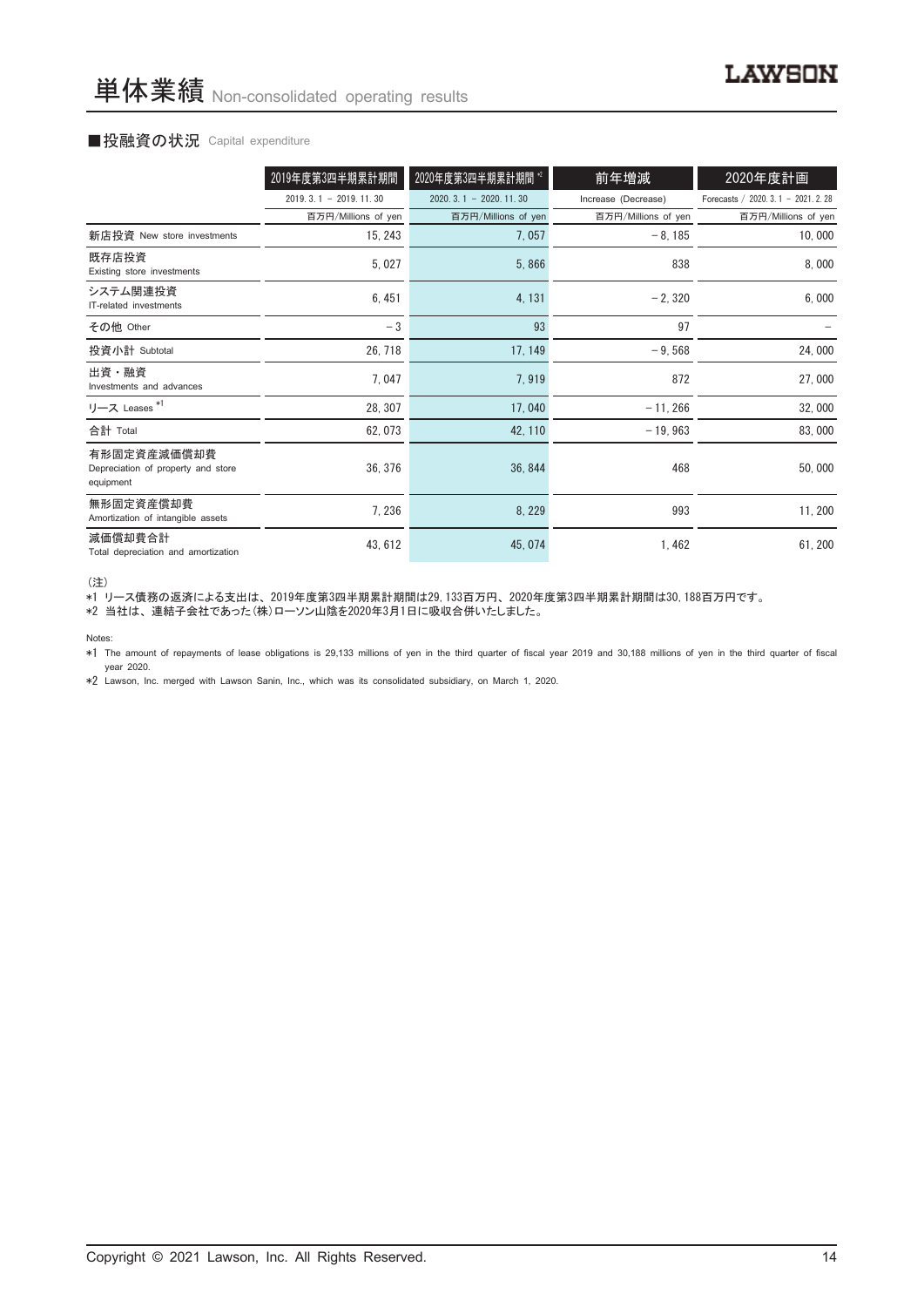# ■貸借対照表 Non-consolidated balance sheet

|                                                                            | 2019年度<br>(2020年2月29日現在) | 2020年度第3四半期<br>(2020年11月30日現在) | 2019年度末からの増減                       |
|----------------------------------------------------------------------------|--------------------------|--------------------------------|------------------------------------|
|                                                                            | FY2019 (As of 2020.2.29) | FY2020 (As of 2020.11.30)      | Increase (Decrease) from 2020.2.29 |
| [資産の部 Assets]                                                              | 百万円/Millions of yen      | 百万円/Millions of yen            | 百万円/Millions of yen                |
| 流動資産 Current assets                                                        | 199, 530                 | 185, 404                       | $-14, 126$                         |
| 現金及び預金 Cash and deposits                                                   | 22, 218                  | 9,625                          | $-12,593$                          |
| 加盟店貸勘定 Accounts receivable - due from franchised stores                    | 45, 997                  | 47, 172                        | 1, 175                             |
| リース債権 Lease receivables                                                    | 25, 125                  | 17, 114                        | $-8,011$                           |
| 商品 Merchandise                                                             | 1, 276                   | 1, 179                         | $-97$                              |
| 前払費用 Prepaid expenses                                                      | 17, 293                  | 19.690                         | 2,396                              |
| 未収入金 Accounts receivable - other                                           | 79,093                   | 80, 902                        | 1,809                              |
| その他 Other                                                                  | 8,534                    | 9, 719                         | 1, 184                             |
| 貸倒引当金 Allowance for doubtful accounts                                      | - 8                      | $-0$                           | 8                                  |
| 固定資産 Non-current assets                                                    | 659, 239                 | 651, 166                       | $-8,073$                           |
| 有形固定資産 Property and store equipment                                        | 332, 337                 | 331, 934                       | - 403                              |
| ・建物 Buildings                                                              | 157, 103                 | 162, 089                       | 4,985                              |
| ・構築物 Structures                                                            | 29,069                   | 29, 199                        | 129                                |
| ・工具、器具及び備品 Tools, furniture and fixtures                                   | 12, 182                  | 10,885                         | $-1, 296$                          |
| ・土地 Land                                                                   | 8,860                    | 8,850                          | $-9$                               |
| ・リース資産 Leased assets                                                       | 123, 520                 | 119, 840                       | $-3,679$                           |
| ・建設仮勘定 Construction in progress                                            | 1,601                    | 1,068                          | $-532$                             |
| 無形固定資産 Intangible assets                                                   | 42, 629                  | 37, 587                        | $-5,041$                           |
| ・ソフトウエア Software                                                           | 28, 772                  | 25, 072                        | $-3,699$                           |
| ・のれん Goodwill                                                              | 13, 387                  | 11, 940                        | $-1,447$                           |
| ・その他 Other                                                                 | 469                      | 574                            | 105                                |
| 投資その他の資産 Investments and other assets                                      | 284, 272                 | 281, 644                       | $-2,628$                           |
| ・投資有価証券 Investments securities                                             | 9,897                    | 14, 904                        | 5,006                              |
| ・関係会社株式 Shares of subsidiaries and associates                              | 67, 529                  | 65,089                         | $-2,440$                           |
| ・関係会社出資金<br>Investments in capital of subsidiaries and associates          | 23, 822                  | 29, 832                        | 6,010                              |
| ・長期貸付金 Long-term loans receivable                                          | 41, 741                  | 40, 623                        | $-1, 117$                          |
| ・関係会社長期貸付金<br>Long-term loans receivable from subsidiaries and associates  | 555                      | 546                            | $-8$                               |
| ・長期前払費用 Long-term prepaid expenses                                         | 15, 507                  | 14.077                         | $-1,430$                           |
| ・差入保証金 Guarantee deposits                                                  | 93, 307                  | 89, 583                        | $-3, 723$                          |
| · 繰延税金資産 Deferred tax assets                                               | 31, 315                  | 26, 423                        | $-4,891$                           |
| ・その他 Other                                                                 | 1, 224                   | 1, 152                         | $-72$                              |
| ・貸倒引当金 Allowance for doubtful accounts                                     | $-630$                   | $-589$                         | 40                                 |
| 資産合計 Total assets                                                          | 858, 770                 | 836, 570                       | $-22, 199$                         |
| 有形固定資産の減価償却累計額<br>Accumulated depreciation of property and store equipment | 305, 834                 | 326, 930                       | 21,096                             |

(注)

\* 当社は、 連結子会社であった(株)ローソン山陰を2020年3月1日に吸収合併いたしました。

Note:

\* Lawson, Inc. merged with Lawson Sanin, Inc., which was its consolidated subsidiary, on March 1, 2020.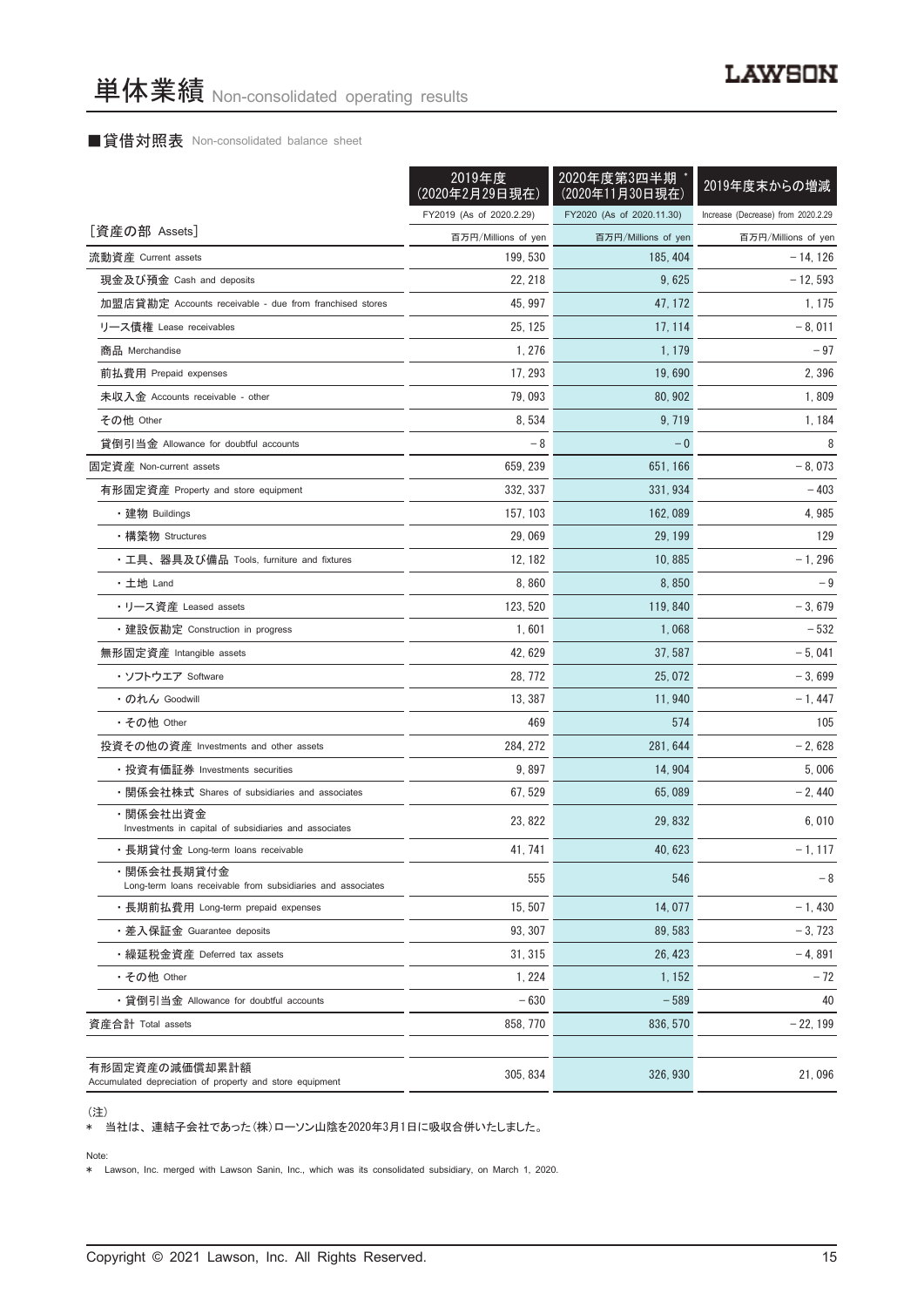# ■貸借対照表 Non-consolidated balance sheet

|                                                                       | 2019年度<br><u>(2020年2月29日現在)</u> | 2020年度第3四半期<br>(2020年11月30日現在) | 2019年度末からの増減                       |  |
|-----------------------------------------------------------------------|---------------------------------|--------------------------------|------------------------------------|--|
|                                                                       | FY2019 (As of 2020.2.29)        | FY2020 (As of 2020.11.30)      | Increase (Decrease) from 2020.2.29 |  |
| [負債の部 Liabilities]                                                    | 百万円/Millions of yen             | 百万円/Millions of yen            | 百万円/Millions of yen                |  |
| 流動負債 Current liabilities                                              | 392, 206                        | 371, 721                       | $-20,484$                          |  |
| 買掛金 Accounts payable - trade                                          | 113, 119                        | 113, 520                       | 401                                |  |
| 短期借入金 Short-term loans payable                                        | 38,000                          | 55,000                         | 17,000                             |  |
| 関係会社短期借入金<br>Short-term loans payable to subsidiaries and associates  | 40, 850                         | 34, 500                        | $-6, 350$                          |  |
| リース債務 Lease obligations                                               | 36, 185                         | 35, 410                        | $-774$                             |  |
| 未払金 Accounts payable - other                                          | 28, 678                         | 19, 224                        | $-9,453$                           |  |
| 未払法人税等 Income taxes payable                                           | 5,860                           |                                | $-5,860$                           |  |
| 未払費用 Accrued expenses                                                 | 2, 294                          | 2,575                          | 281                                |  |
| 預り金 Deposits received                                                 | 115, 864                        | 104, 124                       | $-11,740$                          |  |
| 賞与引当金 Provision for bonuses                                           | 3.142                           | 1, 497                         | $-1,645$                           |  |
| その他 Other                                                             | 8, 211                          | 5,868                          | $-2, 343$                          |  |
| 固定負債 Non-current liabilities                                          | 232, 858                        | 222, 243                       | $-10, 615$                         |  |
| 長期借入金 Long-term loans payable                                         | 50,000                          | 50,000                         |                                    |  |
| リース債務 Lease obligations                                               | 118, 104                        | 107, 753                       | $-10, 350$                         |  |
| 退職給付引当金 Provision for retirement benefits                             | 12,566                          | 13, 297                        | 730                                |  |
| 役員退職慰労引当金<br>Provision for retirement benefits to executive officers  | 226                             | 205                            | $-21$                              |  |
| 資産除去債務 Asset retirement obligations                                   | 31, 537                         | 31, 784                        | 246                                |  |
| その他 Other                                                             | 20, 423                         | 19, 202                        | $-1, 221$                          |  |
| 負債合計 Total liabilities                                                | 625, 065                        | 593, 965                       | $-31,099$                          |  |
| [純資産の部 Net assets]                                                    |                                 |                                |                                    |  |
| 株主資本 Shareholders' equity                                             | 232, 160                        | 237, 384                       | 5, 224                             |  |
| 資本金 Capital stock                                                     | 58, 506                         | 58, 506                        |                                    |  |
| 資本剰余金 Capital surplus                                                 | 47, 757                         | 47, 760                        | 3                                  |  |
| ・資本準備金 Legal capital surplus                                          | 47,696                          | 47,696                         |                                    |  |
| ・その他資本剰余金 Other capital surplus                                       | 60                              | 64                             | 3                                  |  |
| 利益剰余金 Retained earnings                                               | 126, 908                        | 132, 108                       | 5, 200                             |  |
| ・利益準備金 Legal retained earnings                                        | 727                             | 727                            |                                    |  |
| • 別途積立金 General reserve                                               | 50,000                          | 50,000                         |                                    |  |
| ・繰越利益剰余金 Retained earnings brought forward                            | 76, 180                         | 81,380                         | 5, 200                             |  |
| 自己株式 Treasury shares                                                  | $-1,011$                        | $-990$                         | 20                                 |  |
| 評価・換算差額等 Valuation and translation adjustments                        | 1,288                           | 4,886                          | 3,597                              |  |
| その他有価証券評価差額金<br>Valuation difference on available-for-sale securities | 1,496                           | 5,094                          | 3,597                              |  |
| 土地再評価差額金 Revaluation reserve for land                                 | $-207$                          | $-207$                         |                                    |  |
| 新株予約権 Subscription rights to shares                                   | 255                             | 333                            | 78                                 |  |
| 純資産合計 Net assets                                                      | 233, 705                        | 242, 605                       | 8,899                              |  |
| 負債純資産合計 Liabilities and net assets                                    | 858, 770                        | 836, 570                       | $-22, 199$                         |  |

<sup>(</sup>注)

\* 当社は、 連結子会社であった(株)ローソン山陰を2020年3月1日に吸収合併いたしました。

Note:

\* Lawson, Inc. merged with Lawson Sanin, Inc., which was its consolidated subsidiary, on March 1, 2020.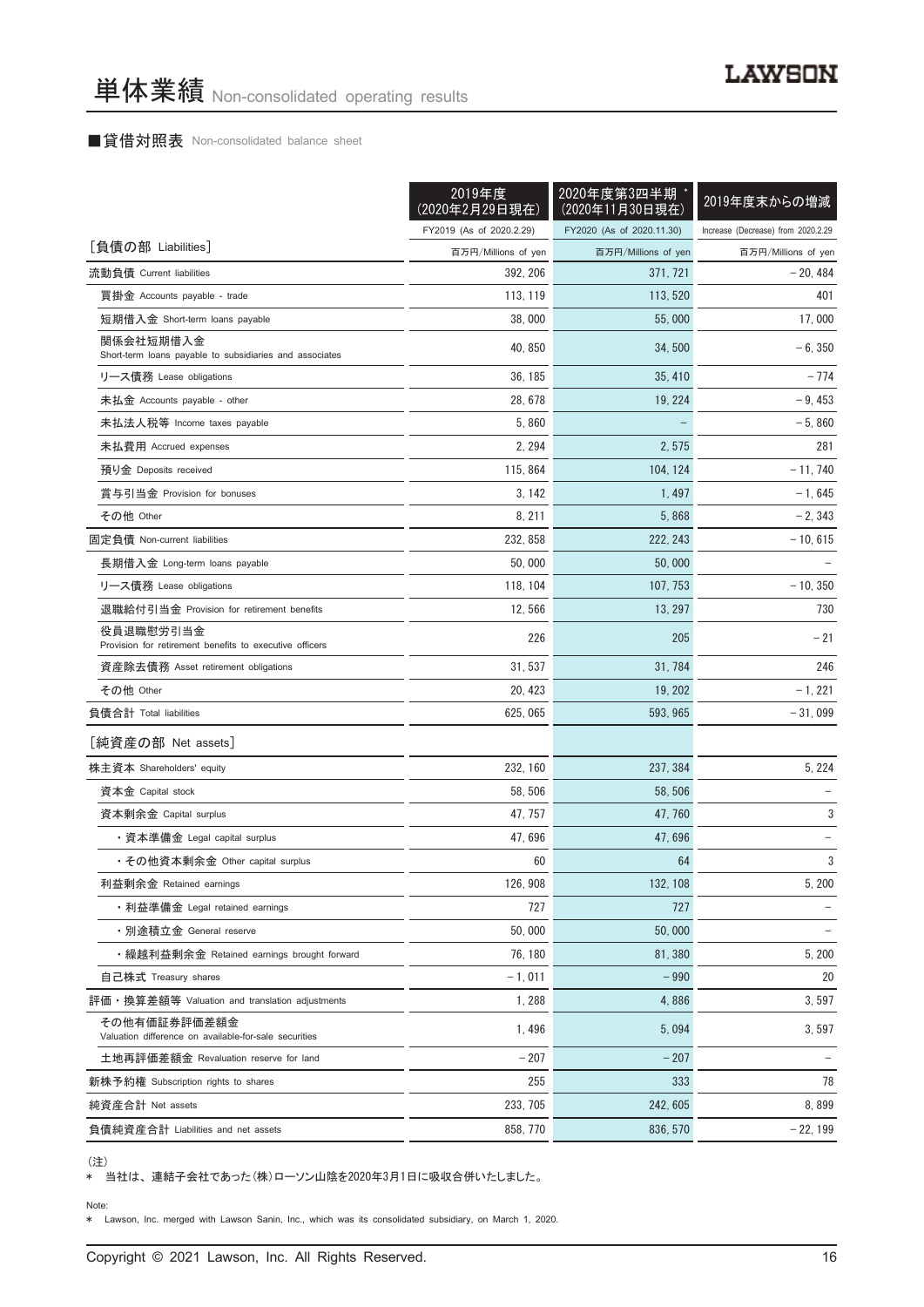## ■国内コンビニエンスストアの店舗数の推移 Number of convenience stores in Japan \*1

|                                          | 2019年度30/FY2019         |                     | 2020年度30/FY2020             |                     | 2020年度計画/FY2020 (Forecast) |                     |
|------------------------------------------|-------------------------|---------------------|-----------------------------|---------------------|----------------------------|---------------------|
|                                          | $2019.3.1 - 2019.11.30$ |                     | $2020, 3, 1 - 2020, 11, 30$ |                     | $2020.3.1 - 2021.2.28$     |                     |
| 単体 Non-consolidated                      |                         | 「ローソン」「ナチュラルローソン」のみ |                             | 「ローソン」「ナチュラルローソン」のみ |                            | 「ローソン」「ナチュラルローソン」のみ |
| 開店 Opening (店/Store)                     | 426                     | 422                 | 294                         | 290                 | 360                        | 360                 |
| 閉店 Closure (店/Store)                     | 443                     | 402                 | 243                         | 182                 | 320                        | 250                 |
| うち置換 (-) *2 Re-location (-)              | 52                      | 51                  | 34                          | 33                  |                            |                     |
| 純増減<br>Net Increase (Decrease) (店/Store) | $-17$                   | 20                  | 51                          | 108                 | 40                         | 110                 |
| 総店舗数 Total number of stores              | 13, 780                 | 13,011              | 13, 922                     | 13, 237             | 13, 911                    | 13, 239             |
| グループ会社 Group company                     |                         |                     |                             |                     |                            |                     |
| 開店 Opening (店/Store)                     | 25                      |                     | 19                          |                     | 40                         |                     |
| 閉店 Closure (店/Store)                     | 23                      |                     | 11                          |                     | 30                         |                     |
| 純増減<br>Net Increase (Decrease) (店/Store) | 2                       |                     | 8                           |                     | 10                         |                     |
| 総店舗数 Total number of stores              | 864                     |                     | 581                         |                     | 583                        |                     |
| グループ計 Total                              |                         |                     |                             |                     |                            |                     |
| 開店 Opening (店/Store)                     | 451                     |                     | 313                         |                     | 400                        |                     |
| 閉店 Closure (店/Store)                     | 466                     |                     | 254                         |                     | 350                        |                     |
| 純増減<br>Net Increase (Decrease) (店/Store) | $-15$                   |                     | 59                          |                     | 50                         |                     |
| 総店舗数 Total number of stores              | 14, 644                 |                     | 14,503                      |                     | 14, 494                    |                     |

(注)

\*1 当社グループの運営するコンビニエンスストアの店舗数であり、 (株)ローソン高知、 (株)ローソン南九州、 (株)ローソン沖縄の運営する店舗数を含み ます。

なお、2020年3月1日付(株)ローソン山陰の吸収合併に伴い、2019年度に(株)ローソン山陰が運営していた店舗の推移はグループ会社に含め、2020 年度の店舗の推移は単体に含みます。

\*2 立地の移転を行う為に閉鎖した店舗数です。

Notes:

\*1 The number of stores is a total number of stores operated by the Lawson group including the number of stores operated by Lawson Kochi, Inc., Lawson Minamikyushu, Inc. and Lawson Okinawa, Inc.

Due to the merger with Lawson Sanin, Inc. on March 1, 2020, the number of stores operated by Lawson Sanin, Inc. in fiscal year 2019 is included in Group Company while the number of stores in fiscal year 2020 is inclueded in Lawson, Inc.

\*2 It states number of stores closed for relocation purpose.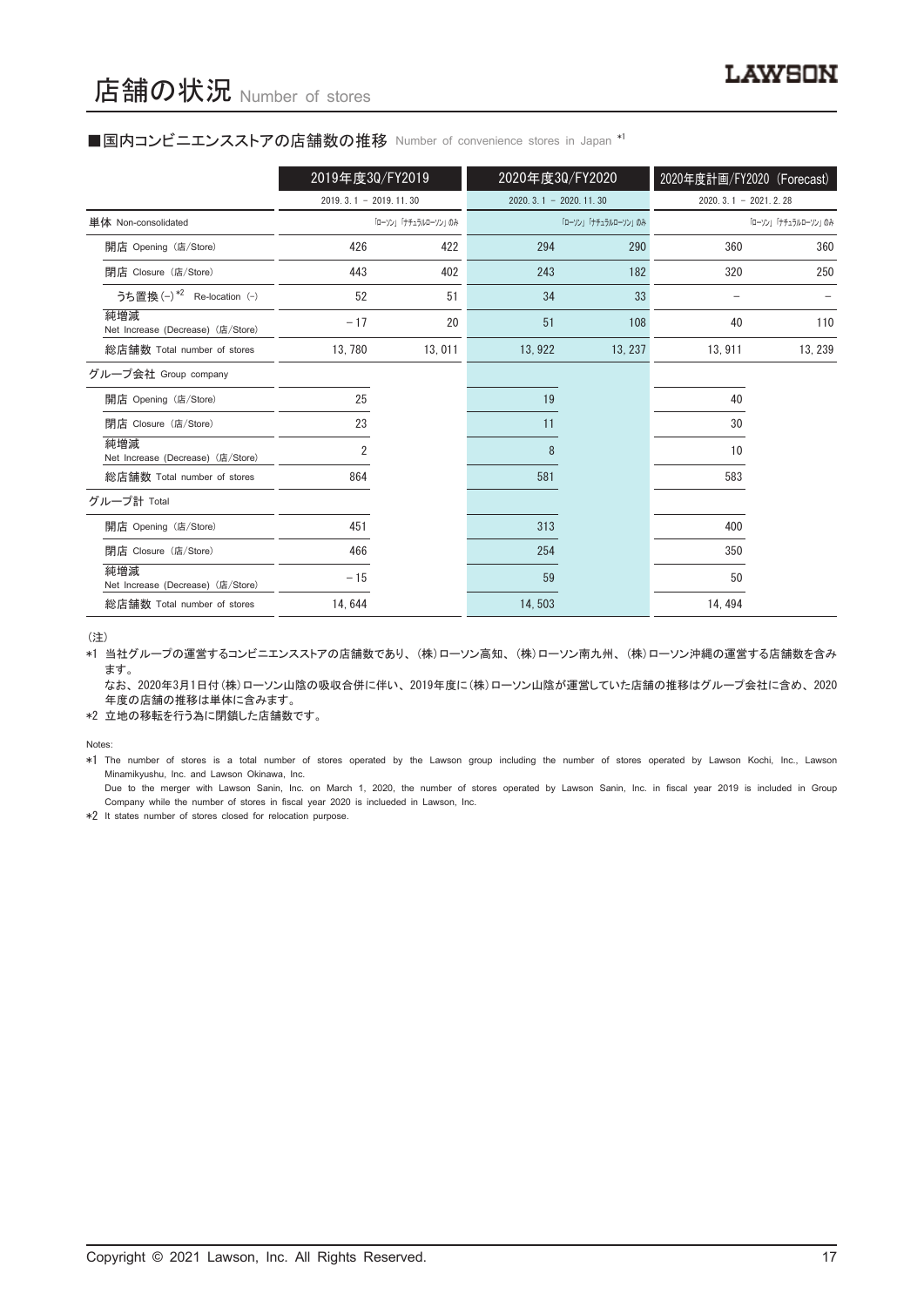### ■国内コンビニエンスストア店舗数 Number of convenience stores in Japan by store type <sup>\*</sup>

|                                                                     | 2019年11月       |                   |                | 2020年2月           |                | 2020年11月          | 期中増減店舗数                 |  |
|---------------------------------------------------------------------|----------------|-------------------|----------------|-------------------|----------------|-------------------|-------------------------|--|
|                                                                     | November, 2019 |                   | February, 2020 |                   | November, 2020 |                   | Net increase (Decrease) |  |
|                                                                     |                | 店/Store 構成比/Share |                | 店/Store 構成比/Share |                | 店/Store 構成比/Share | 店/Store                 |  |
| 株式会社ローソン Lawson, Inc.                                               |                |                   |                |                   |                |                   |                         |  |
| 直営店 Company-operated stores                                         |                |                   |                |                   |                |                   |                         |  |
| ローソン LAWSON                                                         | 279            | 1.9%              | 263            | 1.8%              | 230            | 1.6%              | $-33$                   |  |
| ナチュラルローソン NATURAL LAWSON                                            | 24             | 0.2%              | 22             | 0.2%              | 20             | 0.1%              | $-2$                    |  |
| 加盟店 Franchised stores                                               |                |                   |                |                   |                |                   |                         |  |
| Bタイプ Type B                                                         | 1,818          | 12.4%             | 1,794          | 12.4%             | 1,799          | 12.4%             | 5                       |  |
| Gタイプ Type G                                                         | 1,384          | 9.5%              | 1,342          | 9.3%              | 1,330          | 9.2%              | $-12$                   |  |
| Cタイプ Type C                                                         | 9,387          | 64.1%             | 9,300          | 64.4%             | 9,733          | 67.1%             | 433                     |  |
| ナチュラルローソン NATURAL LAWSON                                            | 119            | 0.8%              | 123            | 0.9%              | 125            | 0.9%              | $\overline{2}$          |  |
| ローソンストア100 LAWSON STORE100                                          | 769            | 5.3%              | 742            | 5.1%              | 685            | 4.7%              | $-57$                   |  |
| 小計 Subtotal                                                         | 13, 780        | 94.1%             | 13,586         | 94.1%             | 13, 922        | 96.0%             | 336                     |  |
| 株式会社ローソン山陰 Lawson Sanin, Inc.                                       |                |                   |                |                   |                |                   |                         |  |
| 直営店 Company-operated stores                                         | 6              | 0.0%              | 5              | 0.0%              |                |                   | $-5$                    |  |
| 加盟店 Franchised stores                                               | 283            | 1.9%              | 280            | 1.9%              |                |                   | $-280$                  |  |
| 小計 Subtotal                                                         | 289            | 2.0%              | 285            | 2.0%              |                |                   | $-285$                  |  |
| 株式会社ローソン高知 Lawson Kochi, Inc.                                       |                |                   |                |                   |                |                   |                         |  |
| 直営店 Company-operated stores                                         | 5              | 0.0%              | 5              | 0.0%              | $\overline{4}$ | 0.0%              | $-1$                    |  |
| 加盟店 Franchised stores                                               | 134            | 0.9%              | 134            | 0.9%              | 135            | 0.9%              | $\mathbf{1}$            |  |
| 小計 Subtotal                                                         | 139            | 0.9%              | 139            | 1.0%              | 139            | 1.0%              |                         |  |
| 株式会社ローソン南九州 Lawson Minamikyushu, Inc.                               |                |                   |                |                   |                |                   |                         |  |
| 直営店 Company-operated stores                                         | $\overline{2}$ | 0.0%              | 3              | 0.0%              | $\overline{2}$ | 0.0%              | $-1$                    |  |
| 加盟店 Franchised stores                                               | 197            | 1.3%              | 192            | 1.3%              | 196            | 1.4%              | 4                       |  |
| 小計 Subtotal                                                         | 199            | 1.4%              | 195            | 1.4%              | 198            | 1.4%              | 3                       |  |
| 株式会社ローソン沖縄 Lawson Okinawa, Inc.                                     |                |                   |                |                   |                |                   |                         |  |
| 直営店 Company-operated stores                                         | 5              | 0.0%              | 5              | 0.0%              | 4              | 0.0%              | $-1$                    |  |
| 加盟店 Franchised stores                                               | 232            | 1.6%              | 234            | 1.6%              | 240            | 1.7%              | 6                       |  |
| 小計 Subtotal                                                         | 237            | 1.6%              | 239            | 1.7%              | 244            | 1.7%              | 5                       |  |
| 国内コンビニエンスストアグループ店舗数計<br>Total number of convenience stores in Japan | 14, 644        | 100.0%            | 14, 444        | 100.0%            | 14, 503        | 100.0%            | 59                      |  |

(注)

\* 2020年3月1日付(株)ローソン山陰の吸収合併に伴い、 2019年度に(株)ローソン山陰が運営していた店舗数は(株)ローソン山陰に記載し、 2020年度 の店舗数は(株)ローソンに含みます。

Note:

\* Due to the merger with Lawson Sanin, Inc. on March 1, 2020, the number of stores operated by Lawson Sanin, Inc. in fiscal year 2019 is included in Lawson Sanin Inc. while the number of stores in fiscal year 2020 is inclueded in Lawson, Inc.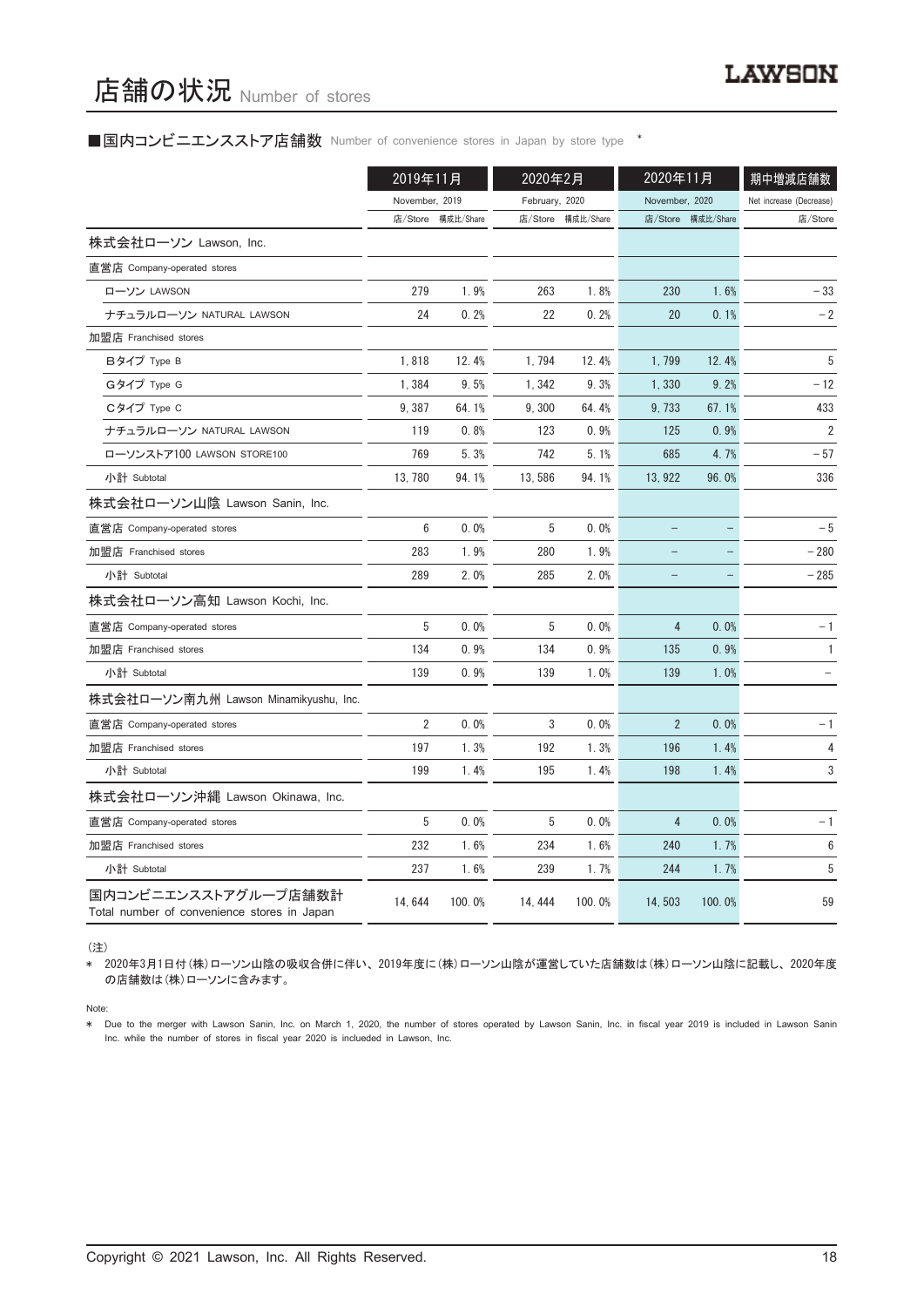# ■都道府県別店舗分布状況 Number of convenience stores by region and prefecture

|                |              |         | 2020年2月                  |         |               | 2020年11月                 |         |                          | 期中増減店舗数                  |                         |
|----------------|--------------|---------|--------------------------|---------|---------------|--------------------------|---------|--------------------------|--------------------------|-------------------------|
|                |              |         | February, 2020           |         |               | November, 2020           |         |                          | Net increase (Decrease)  |                         |
|                |              | ローソン    | ローソンストア100               | 計       | ローソン          | ローソンストア100               | 計       | ローソン                     | ローソンストア100               | 計                       |
|                |              | LAWSON  | LAWSON STORE100          | Total   | <b>LAWSON</b> | LAWSON STORE100          | Total   | LAWSON                   | LAWSON STORE100          | Total                   |
|                |              | 店/Store | 店/Store                  | 店/Store | 店/Store       | 店/Store                  | 店/Store | 店/Store                  | 店/Store                  | 店/Store                 |
| 北海道 Hokkaido   | 北海道 Hokkaido | 673     | $\qquad \qquad -$        | 673     | 678           |                          | 678     | 5                        |                          | 5                       |
| 東北 Tohoku      | 青森 Aomori    | 270     | $\qquad \qquad -$        | 270     | 277           | -                        | 277     | $\overline{7}$           | $\qquad \qquad -$        | $\overline{7}$          |
|                | 秋田 Akita     | 185     | $\qquad \qquad -$        | 185     | 183           | -                        | 183     | $-2$                     | $\overline{\phantom{a}}$ | $-2$                    |
|                | 岩手 Iwate     | 175     |                          | 175     | 181           |                          | 181     | 6                        |                          | 6                       |
|                | 宮城 Miyagi    | 252     | $\qquad \qquad -$        | 252     | 257           | -                        | 257     | 5                        |                          | 5                       |
|                | 山形 Yamagata  | 114     | $\qquad \qquad -$        | 114     | 114           | -                        | 114     | $\overline{\phantom{a}}$ | -                        |                         |
|                | 福島 Fukushima | 162     |                          | 162     | 168           |                          | 168     | 6                        |                          | 6                       |
|                | 小計 Subtotal  | 1,158   | $\qquad \qquad -$        | 1, 158  | 1,180         | -                        | 1,180   | 22                       | $\qquad \qquad -$        | 22                      |
| 関東 Kanto       | 栃木 Tochigi   | 199     | $\overline{\phantom{a}}$ | 199     | 200           | -                        | 200     | 1                        | $\overline{\phantom{a}}$ | $\mathbf{1}$            |
|                | 群馬 Gunma     | 243     | $\qquad \qquad -$        | 243     | 242           |                          | 242     | $-1$                     |                          | $-1$                    |
|                | 埼玉 Saitama   | 649     | 40                       | 689     | 651           | 40                       | 691     | $\sqrt{2}$               | $\overline{\phantom{0}}$ | $\overline{\mathbf{c}}$ |
|                | 千葉 Chiba     | 559     | 44                       | 603     | 561           | 43                       | 604     | 2                        | $-1$                     | $\mathbf{1}$            |
|                | 茨城 Ibaraki   | 219     | 4                        | 223     | 225           | 4                        | 229     | 6                        |                          | $\boldsymbol{6}$        |
|                | 東京 Tokyo     | 1,447   | 268                      | 1,715   | 1,459         | 241                      | 1,700   | 12                       | $-27$                    | $-15$                   |
|                | 神奈川 Kanagawa | 967     | 121                      | 1,088   | 971           | 112                      | 1,083   | 4                        | $-9$                     | $-5$                    |
|                | 小計 Subtotal  | 4, 283  | 477                      | 4,760   | 4,309         | 440                      | 4,749   | 26                       | $-37$                    | $-11$                   |
| 甲信越 Koshinetsu | 新潟 Niigata   | 225     | $\qquad \qquad -$        | 225     | 230           | $\overline{\phantom{0}}$ | 230     | 5                        | $\qquad \qquad -$        | 5                       |
|                | 山梨 Yamanashi | 135     | $\overline{\phantom{a}}$ | 135     | 137           | -                        | 137     | 2                        | $\overline{\phantom{a}}$ | 2                       |
|                | 長野 Nagano    | 172     | $\qquad \qquad -$        | 172     | 174           |                          | 174     | 2                        |                          | $\sqrt{2}$              |
|                | 小計 Subtotal  | 532     | $\qquad \qquad -$        | 532     | 541           | -                        | 541     | 9                        | $\overline{\phantom{0}}$ | 9                       |
| 北陸 Hokuriku    | 石川 Ishikawa  | 105     | $\overline{\phantom{a}}$ | 105     | 105           | -                        | 105     | $\overline{\phantom{a}}$ | $\qquad \qquad -$        |                         |
|                | 富山 Toyama    | 185     |                          | 185     | 186           |                          | 186     | 1                        |                          | $\mathbf{1}$            |
|                | 福井 Fukui     | 110     | $\qquad \qquad -$        | 110     | 109           |                          | 109     | $-1$                     |                          | $-1$                    |
|                | 小計 Subtotal  | 400     |                          | 400     | 400           |                          | 400     |                          |                          |                         |
| 東海 Tokai       | 静岡 Shizuoka  | 285     |                          | 285     | 281           |                          | 281     | $-4$                     |                          | $-4$                    |
|                | 愛知 Aichi     | 629     | 94                       | 723     | 636           | 91                       | 727     | 7                        | $-3$                     | 4                       |
|                | 岐阜 Gifu      | 175     | 5                        | 180     | 177           | 5                        | 182     | $\overline{2}$           | $\overline{\phantom{a}}$ | $\overline{2}$          |
|                | 三重 Mie       | 138     | $\overline{\phantom{0}}$ | 138     | 137           |                          | 137     | $-1$                     | $\overline{\phantom{a}}$ | $-1$                    |
|                | 小計 Subtotal  | 1, 227  | 99                       | 1,326   | 1, 231        | 96                       | 1,327   | $\overline{4}$           | $-3$                     | $\overline{1}$          |

(注)

\* ローソンの店舗数には、 「ローソン」 「ナチュラルローソン」を含みます。

Note:

\* The number of stores of LAWSON includes LAWSON and NATURAL LAWSON.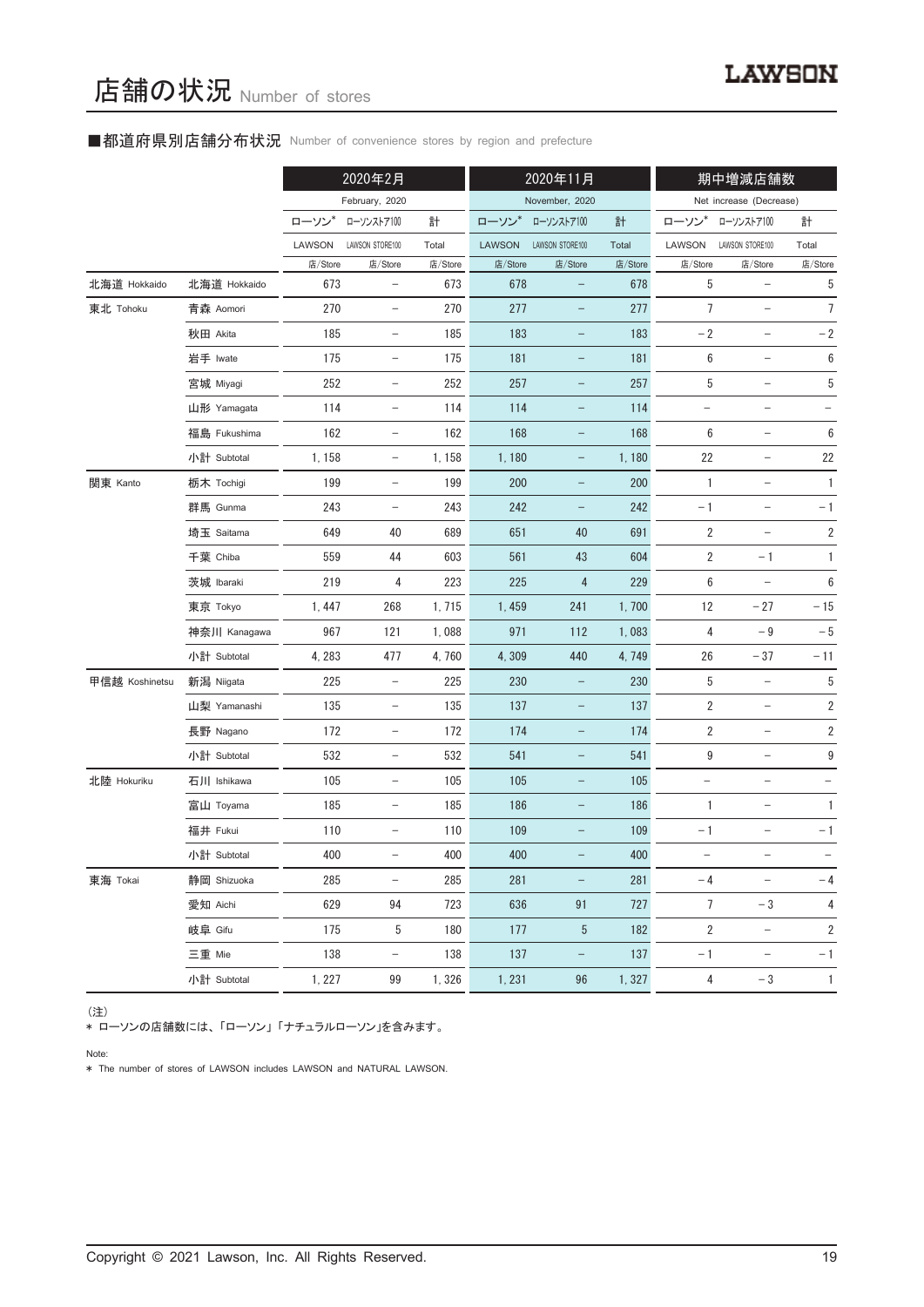# ■都道府県別店舗分布状況 Number of convenience stores by region and prefecture

|            |                                                                     |         | 2020年2月                           |         |               | 2020年11月                 |         |                   | 期中増減店舗数                           |                         |
|------------|---------------------------------------------------------------------|---------|-----------------------------------|---------|---------------|--------------------------|---------|-------------------|-----------------------------------|-------------------------|
|            |                                                                     |         | February, 2020                    |         |               | November, 2020           |         |                   | Net increase (Decrease)           |                         |
|            |                                                                     | ローソン*   | ローソンストア100                        | 計       | ローソン*         | ローソンストア100               | 計       | ローソン              | ローソンストア100                        | 計                       |
|            |                                                                     | LAWSON  | LAWSON STORE100                   | Total   | <b>LAWSON</b> | LAWSON STORE100          | Total   | LAWSON            | LAWSON STORE100                   | Total                   |
|            |                                                                     | 店/Store | 店/Store                           | 店/Store | 店/Store       | 店/Store                  | 店/Store | 店/Store           | 店/Store                           | 店/Store                 |
| 近畿 Kinki   | 京都 Kyoto                                                            | 298     | 24                                | 322     | 298           | 24                       | 322     |                   |                                   |                         |
|            | 滋賀 Shiga                                                            | 156     | $\overline{\phantom{a}}$          | 156     | 155           | $\qquad \qquad -$        | 155     | $-1$              | $\qquad \qquad -$                 | $-1$                    |
|            | 奈良 Nara                                                             | 138     | $\overline{\phantom{0}}$          | 138     | 137           |                          | 137     | $-1$              |                                   | $-1$                    |
|            | 和歌山 Wakayama                                                        | 148     | $\overline{\phantom{a}}$          | 148     | 152           | -                        | 152     | 4                 |                                   | $\overline{\mathbf{r}}$ |
|            | 大阪 Osaka                                                            | 1,011   | 112                               | 1, 123  | 1,017         | 95                       | 1, 112  | 6                 | $-17$                             | $-11$                   |
|            | 兵庫 Hyogo                                                            | 636     | 30                                | 666     | 630           | 30                       | 660     | $-6$              |                                   | $-6$                    |
|            | 小計 Subtotal                                                         | 2,387   | 166                               | 2,553   | 2,389         | 149                      | 2,538   | $\overline{2}$    | $-17$                             | $-15$                   |
| 中国 Chugoku | 岡山 Okayama                                                          | 202     | $\qquad \qquad -$                 | 202     | 209           |                          | 209     | $\overline{7}$    |                                   | $\overline{7}$          |
|            | 広島 Hiroshima                                                        | 235     | $\overline{\phantom{a}}$          | 235     | 248           | -                        | 248     | 13                | $\qquad \qquad -$                 | 13                      |
|            | 山口 Yamaguchi                                                        | 116     | $\qquad \qquad -$                 | 116     | 120           |                          | 120     | 4                 | $\equiv$                          | 4                       |
|            | 鳥取 Tottori                                                          | 139     | $\overline{\phantom{0}}$          | 139     | 138           |                          | 138     | $-1$              | $\overline{\phantom{0}}$          | $-1$                    |
|            | 島根 Shimane                                                          | 145     | $\overline{\phantom{a}}$          | 145     | 143           | $\overline{\phantom{0}}$ | 143     | $-2$              | $\qquad \qquad -$                 | $-2$                    |
|            | 小計 Subtotal                                                         | 837     | $\overline{\phantom{a}}$          | 837     | 858           |                          | 858     | 21                | $\overline{\phantom{0}}$          | 21                      |
| 四国 Shikoku | 香川 Kagawa                                                           | 132     | $\overline{\phantom{a}}$          | 132     | 133           | $\qquad \qquad -$        | 133     | 1                 | $\overline{\phantom{0}}$          | 1                       |
|            | 愛媛 Ehime                                                            | 211     | $\overline{\phantom{0}}$          | 211     | 214           |                          | 214     | 3                 |                                   | $\mathfrak 3$           |
|            | 徳島 Tokushima                                                        | 136     | $\overline{\phantom{a}}$          | 136     | 135           | $\qquad \qquad -$        | 135     | $-1$              | $\qquad \qquad -$                 | $-1$                    |
|            | 高知 Kochi                                                            | 139     | $\qquad \qquad -$                 | 139     | 139           |                          | 139     | $\qquad \qquad -$ | $\overline{\phantom{a}}$          | $\qquad \qquad -$       |
|            | 小計 Subtotal                                                         | 618     | $\overline{\phantom{m}}$          | 618     | 621           |                          | 621     | 3                 | $\overline{\phantom{0}}$          | $\sqrt{3}$              |
| 九州 Kyushu  | 福岡 Fukuoka                                                          | 517     | $\qquad \qquad -$                 | 517     | 517           | $\overline{\phantom{0}}$ | 517     | $\qquad \qquad -$ | $\qquad \qquad -$                 |                         |
|            | 佐賀 Saga                                                             | 74      | $\overline{\phantom{a}}$          | 74      | 75            | -                        | 75      | 1                 | $\qquad \qquad -$                 | 1                       |
|            | 長崎 Nagasaki                                                         | 111     | $\qquad \qquad -$                 | 111     | 114           |                          | 114     | 3                 |                                   | 3                       |
|            | 大分 Oita                                                             | 188     |                                   | 188     | 193           |                          | 193     | 5                 |                                   | 5                       |
|            | 熊本 Kumamoto                                                         | 159     | $\hspace{1.0cm} - \hspace{1.0cm}$ | 159     | 160           | -                        | 160     | 1                 | $\qquad \qquad -$                 | 1                       |
|            | 宮崎 Miyazaki                                                         | 104     | $\qquad \qquad -$                 | 104     | 110           |                          | 110     | 6                 | $\qquad \qquad -$                 | 6                       |
|            | 鹿児島 Kagoshima                                                       | 195     | $\overline{\phantom{0}}$          | 195     | 198           |                          | 198     | 3                 | $\overline{\phantom{0}}$          | 3                       |
|            | 小計 Subtotal                                                         | 1,348   | $\overline{\phantom{a}}$          | 1,348   | 1,367         | $\qquad \qquad -$        | 1,367   | 19                | $\overline{\phantom{a}}$          | 19                      |
| 沖縄 Okinawa | 沖縄 Okinawa                                                          | 239     | $\overline{\phantom{a}}$          | 239     | 244           | $\qquad \qquad -$        | 244     | 5                 | $\hspace{0.1in} - \hspace{0.1in}$ | 5                       |
|            | 国内コンビニエンスストアグループ店舗数計<br>Total number of convenience stores in Japan | 13, 702 | 742                               | 14, 444 | 13,818        | 685                      | 14,503  | 116               | $-57$                             | 59                      |

(注)

\* ローソンの店舗数には、 「ローソン」 「ナチュラルローソン」 を含みます。

Note:

\* The number of stores of LAWSON includes LAWSON and NATURAL LAWSON.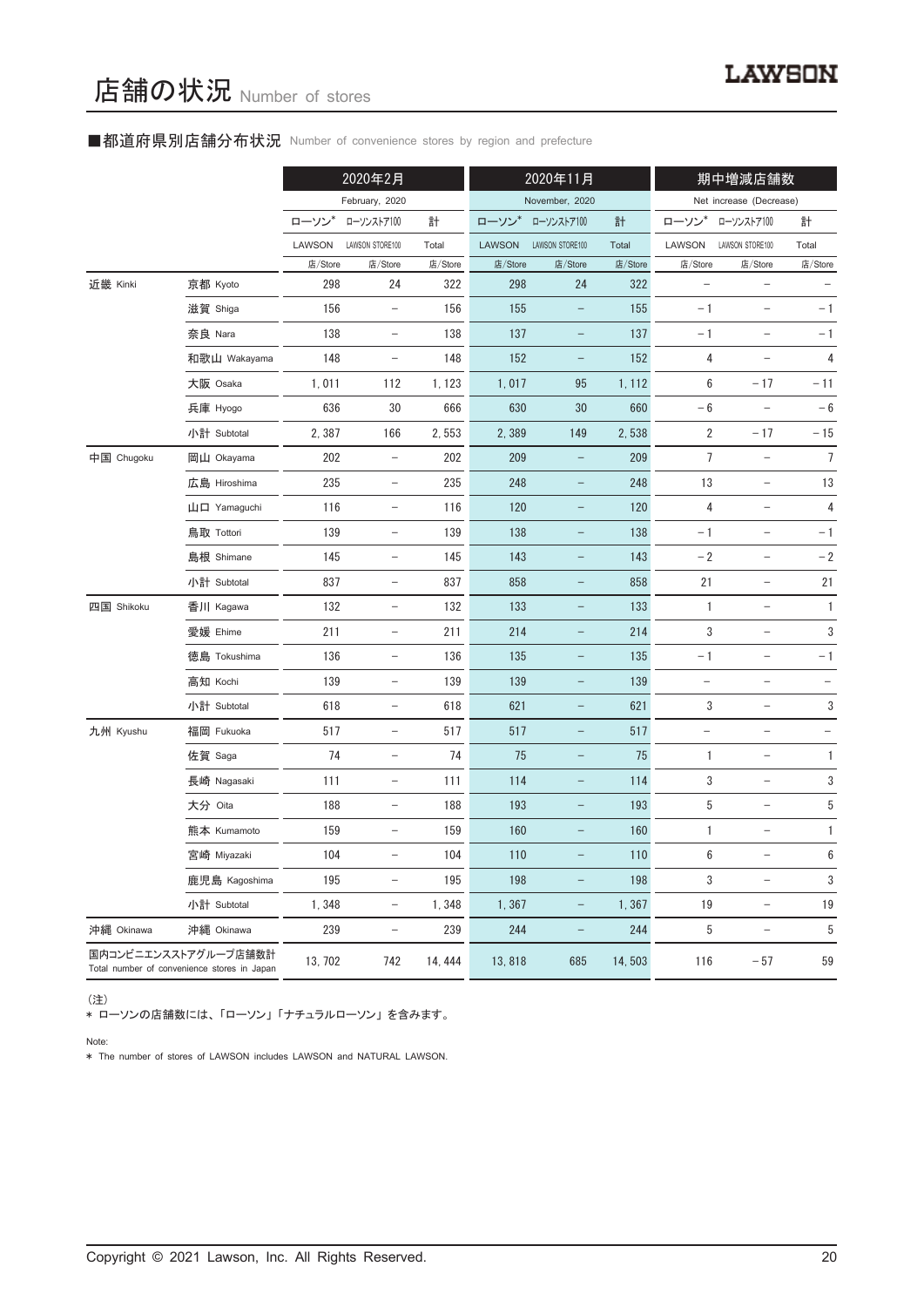# ■海外コンビニエンスストア店舗数 Number of convenience stores abroad

|                   |                                                               | 2019年11月       | 2020年2月        | 2020年11月       | 期中増減店舗数                 |
|-------------------|---------------------------------------------------------------|----------------|----------------|----------------|-------------------------|
|                   |                                                               | November, 2019 | February, 2020 | November, 2020 | Net increase (Decrease) |
|                   |                                                               | 店/Store        | 店/Store        | 店/Store        | 店/Store                 |
| 中国 China          | 上海市とその周辺地域<br>Shanghai and surrounding area                   | 1,541          | 1,574          | 1,746          | 172                     |
|                   | 重慶市 Chongqing                                                 | 216            | 235            | 310            | 75                      |
|                   | 大連市 Dalian                                                    | 176            | 192            | 239            | 47                      |
|                   | 北京市とその周辺地域<br>Beijing and surrounding area                    | 134            | 153            | 201            | 48                      |
|                   | 瀋陽市 Shenyang                                                  | 13             | 26             | 69             | 43                      |
|                   | 武漢市 Wuhan                                                     | 377            | 401            | 434            | 33                      |
|                   | 合肥市 Hefei                                                     | 43             | 50             | 96             | 46                      |
|                   | 長沙市 Changsha                                                  | 9              | 15             | 51             | 36                      |
|                   | 海口市 Haikou                                                    |                |                | 12             | 12                      |
|                   | 小計 Subtotal                                                   | 2,509          | 2,646          | 3, 158         | 512                     |
| タイ Thailand       |                                                               | 130            | 133            | 142            | 9                       |
| インドネシア Indonesia  |                                                               | 58             | 72             | 67             | $-5$                    |
| フィリピン Philippines |                                                               | 59             | 65             | 65             |                         |
|                   | 米国 United States of America ハワイ州 Hawaii                       | $\overline{2}$ | $\overline{2}$ | $\overline{2}$ |                         |
|                   | 海外コンビニエンスストア店舗数計<br>Total number of convenience stores abroad | 2,758          | 2,918          | 3,434          | 516                     |

# ■その他セグメントの運営する店舗数 Number of stores of other segments

|                                                 | 2019年11月       | 2020年2月        | 2020年11月       | 期中増減店舗数                 |
|-------------------------------------------------|----------------|----------------|----------------|-------------------------|
|                                                 | November, 2019 | February, 2020 | November, 2020 | Net increase (Decrease) |
|                                                 | 店/Store        | 店/Store        | 店/Store        | 店/Store                 |
| 株式会社成城石井*1<br>SEIJO ISHII CO., LTD.             | 154            | 154            | 163            | 9                       |
|                                                 |                |                |                |                         |
| 株式会社ローソンエンタテインメント<br>Lawson Entertainment. Inc. | 56             | 56             | 58             | 2                       |
|                                                 |                |                |                |                         |
| ユナイテッド・シネマ株式会社*2<br>United Cinemas Co., Ltd.    | 43             | 43             | 43             |                         |

(注)

\*1 (株)成城石井については、 直営の成城石井店舗のみを記載しております。

\*2 ユナイテッド ・ シネマ(株)については、 劇場数を記載しております。

Notes:

\*1 For SEIJO ISHII CO., LTD., it states number of its company-operated stores only.

\*2 For United Cinemas Co., Ltd., it states number of theaters.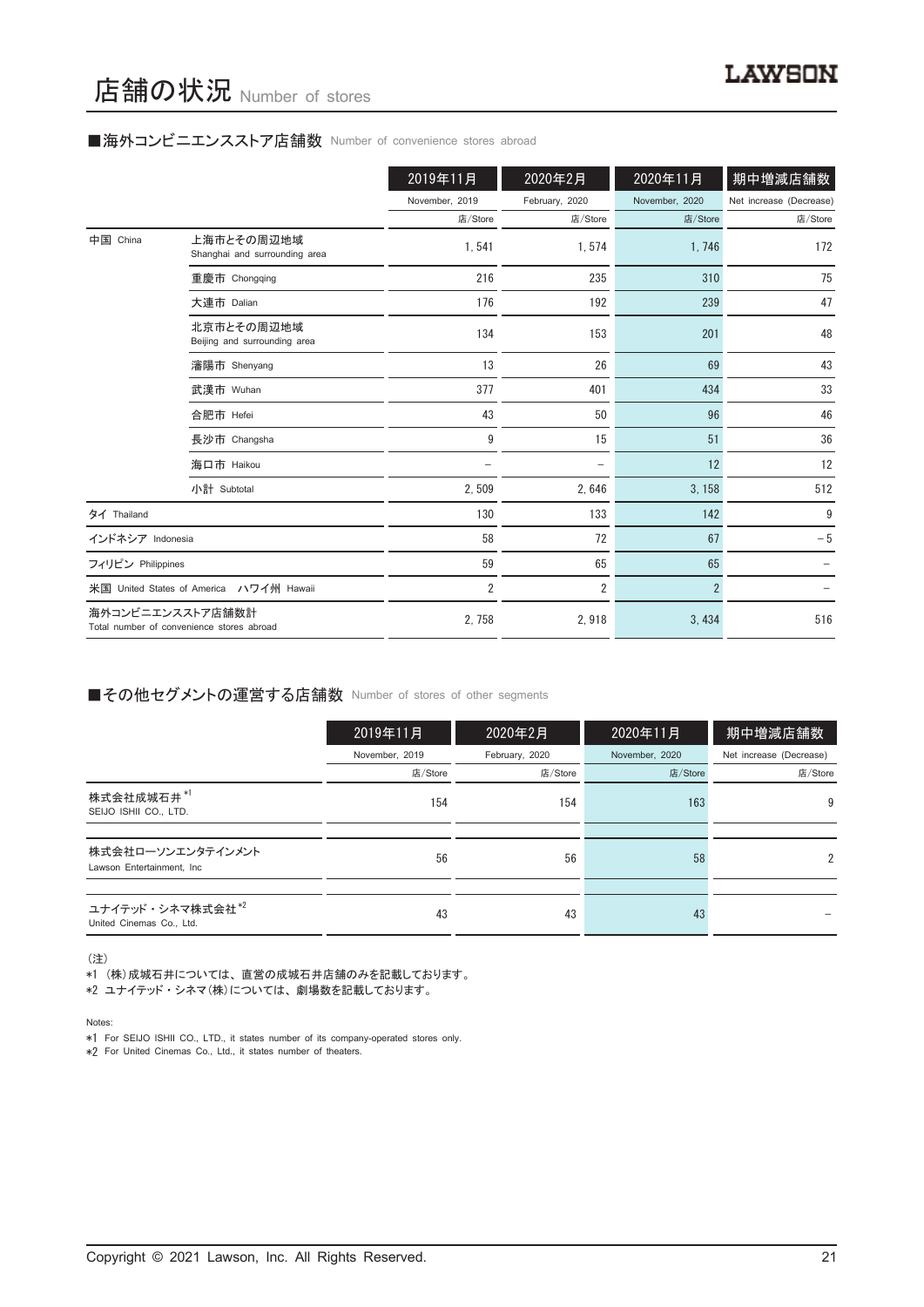# ■既存店売上高前年比及び既存店総荒利益高前年比 Net sales and gross profit of existing stores

|                                                               | 2019年度/FY2019 |              |                                                                                 |                              |  |
|---------------------------------------------------------------|---------------|--------------|---------------------------------------------------------------------------------|------------------------------|--|
|                                                               | 第3四半期累計期間/30  | 通期/Full year | 第3四半期累計期間/30                                                                    | 通期計画/Full<br>year (Forecast) |  |
|                                                               | 前年比/YoY       | 前年比/YoY      | 2020年度/FY2020<br>前年比/YoY<br>92.1%<br>85.5%<br>107.7%<br>89.8%<br>89.1%<br>92.5% | 前年比/YoY                      |  |
| 売上高 Net sales *2                                              | 100.2%        | 100.1%       |                                                                                 | 94.5%                        |  |
| 客数 Number of customers                                        | 98.3%         | 98.4%        |                                                                                 |                              |  |
| 客単価 Spending per customer                                     | 102.0%        | 101.7%       |                                                                                 |                              |  |
| 売上高(チケット等含む)<br>Net sales (including tickets, etc.)           | 101.0%        | 100.5%       |                                                                                 | 92.7%                        |  |
| 総荒利益高 Gross profit                                            | 101.0%        | 100.8%       |                                                                                 | 92.7%                        |  |
| 売上高(ローソンストア100含む) *2<br>Net sales (including LAWSON STORE100) | 100.1%        | 100.0%       |                                                                                 |                              |  |

■平均日販 Average daily sales per store

|               |                     | 2019年度/FY2019       | 2020年度/FY2020       |  |
|---------------|---------------------|---------------------|---------------------|--|
|               | 第3四半期累計期間/30        | 通期/Full year        | 第3四半期累計期間/30        |  |
|               | 千円/Thousands of yen | 千円/Thousands of yen | 千円/Thousands of yen |  |
| 全店 All stores | 540                 | 535                 | 488                 |  |
| 新店 New stores | 492                 | 490                 | 462                 |  |

■全店客数及び客単価 Average number of customers and average spending per customer (All stores)

|                           | 2019年度/FY2019   |                 | 2020年度/FY2020   |  |
|---------------------------|-----------------|-----------------|-----------------|--|
|                           | 第3四半期累計期間/30    | 通期/Full year    | 第3四半期累計期間/30    |  |
|                           | 人、円/Person, Yen | 人、円/Person, Yen | 人、円/Person, Yen |  |
| 客数 Number of customers    | 775             | 762             | 667             |  |
| 客単価 Spending per customer | 696             | 702             | 732             |  |

■全店商品別販売構成の推移及び総荒利益率の状況 Sales and gross profit margin by merchandise category at store level (All stores)

|                                     |                        | 2019年度/FY2019 |                                    |                        |        |                                    | 2020年度/FY2020          |        |                                    |                              |
|-------------------------------------|------------------------|---------------|------------------------------------|------------------------|--------|------------------------------------|------------------------|--------|------------------------------------|------------------------------|
|                                     | 第3四半期累計期間/30           |               |                                    | 通期/Full year           |        |                                    | 第3四半期累計期間/30           |        |                                    | 通期計画/Full<br>year (Forecast) |
|                                     | 十億円<br>Billions of yen | 構成比           | 総荒利益率<br>Share Gross Profit Margin | 十億円<br>Billions of yen | 構成比    | 総荒利益率<br>Share Gross Profit Margin | 十億円<br>Billions of yen | 構成比    | 総荒利益率<br>Share Gross Profit Margin | 総荒利益率<br>Gross Profit Margin |
| ファストフード Fast foods                  | 399.4                  | 24.2%         | 38.7%                              | 523.3                  | 24.1%  | 38.9%                              | 342.9                  | 22.1%  | 39.0%                              |                              |
| 日配食品 Daily delivered foods          | 234.3                  | 14.2%         | 34.5%                              | 307.3                  | 14.2%  | 34.3%                              | 234.3                  | 15.1%  | 34.8%                              |                              |
| 加工食品 Processed foods                | 871.5                  | 52.8%         | 23.8%                              | 1.143.6                | 52.7%  | 23.8%                              | 830.5                  | 53.5%  | 23.4%                              |                              |
| うち、タバコ Cigarettes                   | 424.9                  | 25.8%         | 10.9%                              | 559.1                  | 25.8%  | 10.9%                              | 420.6                  | 27.1%  | 11.0%                              |                              |
| 非食品 Non-food products <sup>*3</sup> | 144.9                  | 8.8%          | 50.6%                              | 195.7                  | 9.0%   | 50.5%                              | 143.7                  | 9.3%   | 50.0%                              |                              |
| 合計 Total                            | 1.650.4                | 100.0%        | 31.3%                              | 2.170.0                | 100.0% | 31.3%                              | 1.551.7                | 100.0% | 31.1%                              | 31.3%                        |

分類 Category

| 飲料・酒類・タバコ・加工食品・菓子等 Soft drinks, alcoholic drinks, cigarettes, processed foods, confectioneries, etc. |
|------------------------------------------------------------------------------------------------------|
|                                                                                                      |
|                                                                                                      |

#### (注)

\*1 売上高(ローソンストア100含む)を除く上記の数値は、 (株)ローソンが運営する 「ローソン」 「ナチュラルローソン」 の合計です。 なお、 本頁の各数値 には、 エリアフランチャイズ各社(株)ローソン高知、 (株)ローソン南九州、 (株)ローソン沖縄の数値は含んでおりません。 \*2 売上高は、 チケット等の影響を除いた数値です。

\*3 非食品の総荒利益率は、 手数料収入を含め算出しております。

Notes:

\*1 These figures except for Net sales (including LAWSON STORE100) are sums of total LAWSON and NATURAL LAWSON operated by Lawson, Inc. Furthermore, results of area franchise companies (Lawson Kochi, Inc., Lawson Minamikyushu, Inc. and Lawson Okinawa, Inc.) are not included in this page.

\*2 Net sales do not include the impact of tickets, etc.

\*3 Gross profit of non-food products includes service commissions.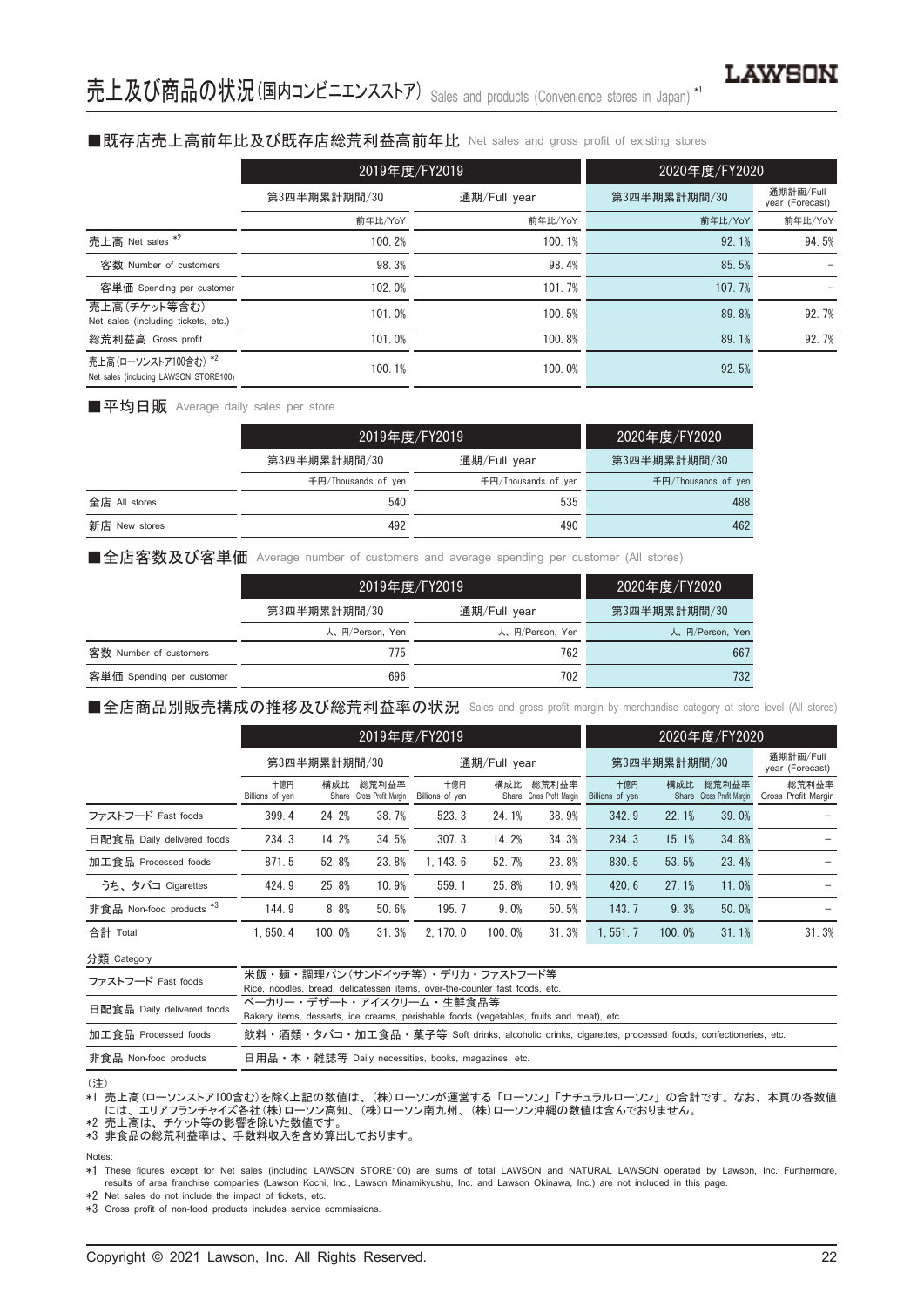# ■国内コンビニエンスストア事業 グループ全店売上高 Total sales of convenience store business in Japan

|                          |                     | 2019年度/FY2019 | 2020年度/FY2020                  |        |                     |         |
|--------------------------|---------------------|---------------|--------------------------------|--------|---------------------|---------|
|                          | 第3四半期累計期間/30        |               | 通期/Full year                   |        | 第3四半期累計期間/30        |         |
|                          | 百万円/Millions of yen | 前年比/YoY       | 前年比/YoY<br>百万円/Millions of yen |        | 百万円/Millions of yen | 前年比/YoY |
| 単体 Non-consolidated *1   | 1.746.843           | 103.1%        | 2.296.156                      | 102.7% | 1.640.199           | 93.9%   |
| グループ会社 Group company *1  | 114.917             | 101.1%        | 151.312                        | 101.0% | 71.056              | 61.8%   |
| チケット等取扱高 Tickets etc. *2 | 280.227             | 109.4%        | 372.601                        | 105.5% | 210, 764            | 75.2%   |
| 合計 Total                 | 2.141.988           | 103.8%        | 2.820.070                      | 103.0% | 1.922.020           | 89.7%   |

(注)

\*1 グループ会社は、 (株)ローソン高知、 (株)ローソン南九州、 (株)ローソン沖縄の運営する店舗の売上高を合計しております。

なお、 2020年3月1日付(株)ローソン山陰の吸収合併に伴い、 2019年度に(株)ローソン山陰が運営していた店舗の売上高はグループ会社に含め、 2020年度の当該店舗の売上高は単体に含みます。

\*2 チケット等取扱高は、 当社グループの運営する国内のコンビニエンスストア事業全て(単体及びグループ会社を含む)の取扱高を合計しております。

Notes:

\*1 For group company, it is a total sales of stores oprerated by Lawson Kochi, Inc., Lawson Minamikyushu, Inc. and Lawson Okinawa, Inc.

Due to the merger with Lawson Sanin, Inc. on March 1, 2020, total sales of stores operated by Lawson Sanin, Inc. in fiscal year 2019 is included in Group Company while a total sales of those stores in fiscal year 2020 is inclueded in Non-consolidated.

\*2 For tickets and others gross sale, it is a total gross sales of convenience store business in Japan (including non-consolidated and group companies) operated by Lawson group.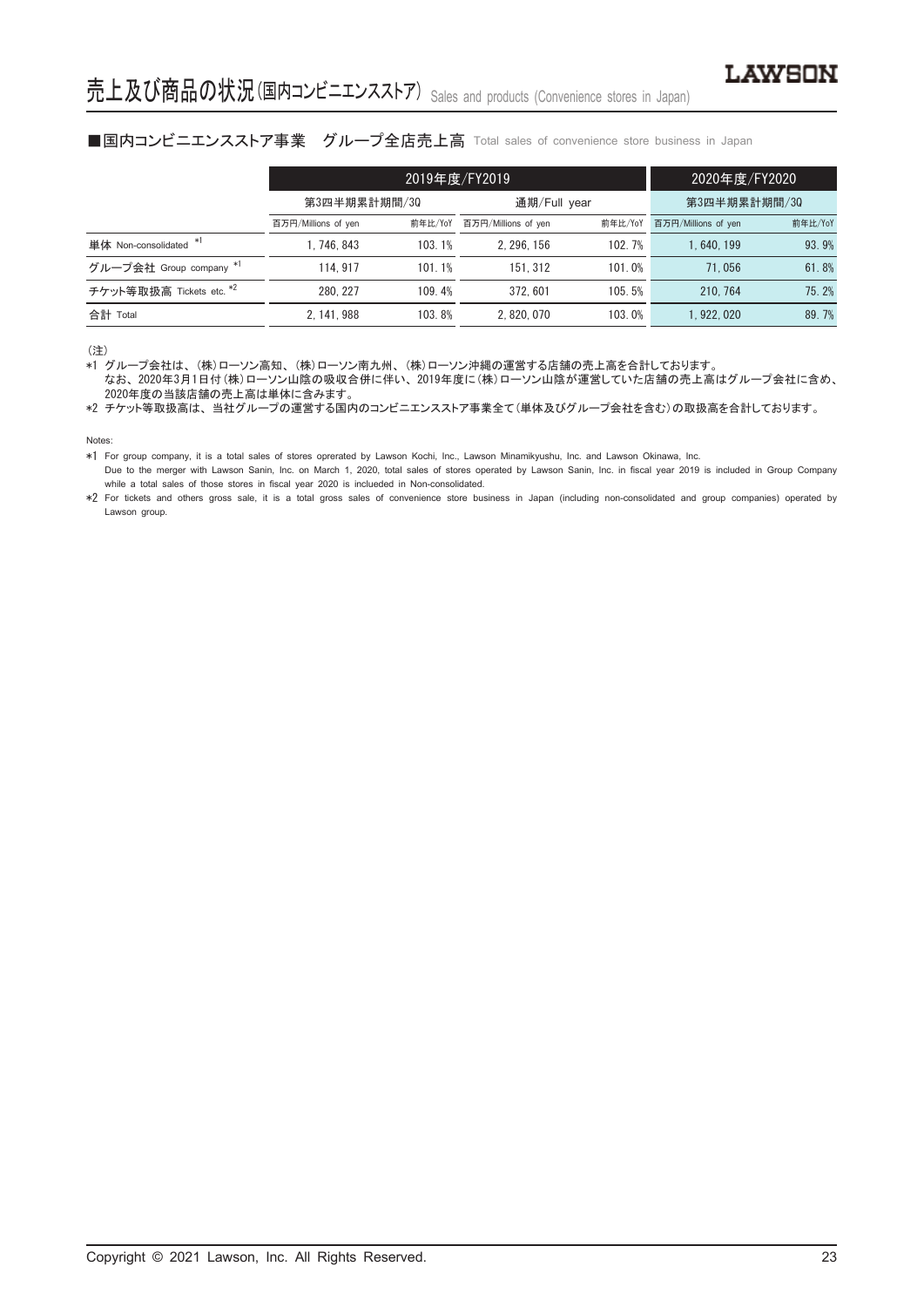

# ■連結損益計算書(四半期会計期間) Consolidated statement of income (Quarterly accounting period)

|                                                                      | 2019年度第3四半期会計期間         |         | 2020年度第3四半期会計期間         |         | 前年増減                |
|----------------------------------------------------------------------|-------------------------|---------|-------------------------|---------|---------------------|
|                                                                      | $2019.9.1 - 2019.11.30$ |         | $2020.9.1 - 2020.11.30$ |         | Increase (Decrease) |
|                                                                      | 百万円/Millions of yen     | 前年比/YoY | 百万円/Millions of yen     | 前年比/YoY | 百万円/Millions of yen |
| A. 営業総収入 Gross operating revenue<br>$B + E$                          | 181, 769                | 103.5%  | 174, 534                | 96.0%   | $-7,235$            |
| B. 売上高 Net sales*                                                    | 75,043                  | 105.7%  | 73, 725                 | 98.2%   | $-1, 317$           |
| C. 売上原価 Cost of sales                                                | 51.295                  | 103.2%  | 50.589                  | 98.6%   | $-706$              |
| D. 売上総利益 Gross profit<br>$B - C$                                     | 23.747                  | 111.5%  | 23.136                  | 97.4%   | $-611$              |
| E. 営業収入 Operating revenue<br>$F + G$                                 | 106, 726                | 102.0%  | 100.808                 | 94.5%   | $-5,917$            |
| F. 加盟店からの収入 Income from franchised stores                            | 78,632                  | 103.0%  | 73, 827                 | 93.9%   | $-4,804$            |
| G. その他の営業収入 Other operating revenue                                  | 28.094                  | 99.1%   | 26.981                  | 96.0%   | $-1, 113$           |
| H. 営業総利益 Operating gross profit<br>$A - C = D + E$                   | 130.474                 | 103.6%  | 123.944                 | 95.0%   | $-6, 529$           |
| I. 販売費及び一般管理費 Selling, general and administrative expenses           | 115.115                 | 102.2%  | 108.279                 | 94.1%   | $-6,836$            |
| J. 営業利益 Operating income<br>$H - I$                                  | 15, 358                 | 115.3%  | 15.665                  | 102.0%  | 307                 |
| 営業外収益 Non-operating income                                           | 1.071                   | 128.1%  | 1.372                   | 128.1%  | 301                 |
| 営業外費用 Non-operating expenses                                         | 2,913                   | 276.5%  | 1,627                   | 55.9%   | $-1,286$            |
| 経常利益 Ordinary income                                                 | 13,516                  | 103.1%  | 15, 411                 | 114.0%  | 1,894               |
| 特別利益 Extraordinary income                                            |                         |         |                         |         |                     |
| 特別損失 Extraordinary losses                                            | 4.761                   | 357.3%  | 1.825                   | 38.3%   | $-2,935$            |
| 税金等調整前四半期純利益 Profit before income taxes                              | 8,755                   | 74.4%   | 13,586                  | 155.2%  | 4,830               |
| 法人税、住民税及び事業税 Income taxes - current                                  | 1,603                   | 55.4%   | 2,712                   | 169.1%  | 1,108               |
| 法人税等調整額 Income taxes - deferred                                      | 1,306                   | 88.2%   | 2, 267                  | 173.6%  | 960                 |
| 四半期純利益 Profit                                                        | 5.845                   | 79.0%   | 8.606                   | 147.2%  | 2,761               |
| 非支配株主に帰属する四半期純利益<br>Profit attributable to non-controlling interests | $-0$                    |         | 9                       |         | 9                   |
| 親会社株主に帰属する四半期純利益<br>Profit attributable to owners of parent          | 5,845                   | 79.2%   | 8,597                   | 147.1%  | 2,751               |

(注)

\* 「売上高」 は、 直営店売上高、 Eコマース売上高、 卸売事業売上高等の合計です。

Note:

\* Net sales of company-operated stores, e-commerce business, wholesale business and others.

■販売費及び一般管理費の主な明細 (四半期会計期間) Selling, general and administrative expenses (Quarterly accounting period)

|                                                          | 2019年度第3四半期会計期間                                    |         | 2020年度第3四半期会計期間     |         | 前年増減                |
|----------------------------------------------------------|----------------------------------------------------|---------|---------------------|---------|---------------------|
|                                                          | $2019.9.1 - 2019.11.30$<br>$2020.9.1 - 2020.11.30$ |         | Increase (Decrease) |         |                     |
|                                                          | 百万円/Millions of yen                                | 前年比/YoY | 百万円/Millions of yen | 前年比/YoY | 百万円/Millions of yen |
| 地代家賃 Rents                                               | 33.566                                             | 100.3%  | 32.682              | 97.4%   | $-883$              |
| 人件費 Personnel expenses                                   | 21.241                                             | 101.3%  | 20.727              | 97.6%   | $-513$              |
| 有形固定資産減価償却費 Depreciation of property and store equipment | 15.452                                             | 116.0%  | 15.503              | 100.3%  | 50                  |
| 広告宣伝費 Advertising expenses                               | 7.574                                              | 96.3%   | 4, 118              | 54.4%   | $-3.455$            |
| 販売手数料 Sales commission                                   | 11.503                                             | 97.2%   | 9.926               | 86.3%   | $-1, 577$           |
| その他 Other                                                | 25, 777                                            | 102.4%  | 25.321              | 98.2%   | $-456$              |
| 合計 Total                                                 | 115.115                                            | 102.2%  | 108.279             | 94.1%   | $-6.836$            |